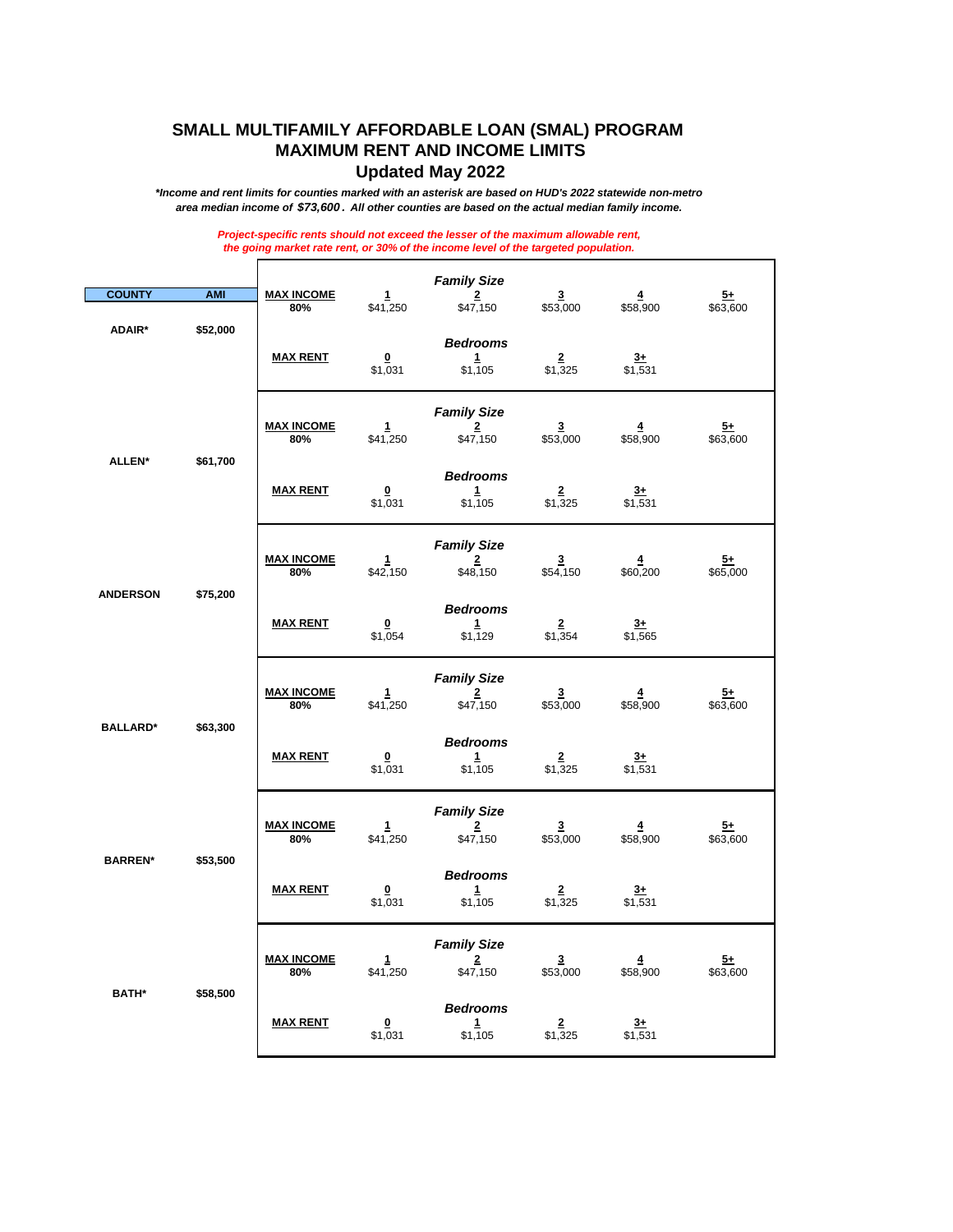|                   |                          |                                    |                                                  | <b>Family Size</b>                               |                                     |                             |                            |
|-------------------|--------------------------|------------------------------------|--------------------------------------------------|--------------------------------------------------|-------------------------------------|-----------------------------|----------------------------|
| <b>COUNTY</b>     | <b>AMI</b>               | <b>MAX INCOME</b><br>80%           | $\mathbf{1}$<br>\$41,250                         | $\overline{2}$<br>\$47,150                       | $\overline{\mathbf{3}}$<br>\$53,000 | $\overline{4}$<br>\$58,900  | $\frac{5+}{2}$<br>\$63,600 |
| BELL*             | \$36,000                 | <b>MAX RENT</b>                    | $\overline{\mathbf{0}}$<br>\$1,031               | <b>Bedrooms</b><br>$\mathbf{1}$<br>\$1,105       | $\overline{2}$<br>\$1,325           | $3+$<br>\$1,531             |                            |
|                   |                          | <b>MAX INCOME</b><br>80%           | $\mathbf{1}$<br>\$55,500                         | <b>Family Size</b><br>$\overline{2}$<br>\$63,450 | $\overline{\mathbf{3}}$<br>\$71,400 | $\overline{4}$<br>\$79,300  | $\frac{5+}{2}$<br>\$85,650 |
| <b>BOONE</b>      | \$99,100                 | <b>MAX RENT</b>                    | $\overline{\mathbf{0}}$<br>\$1,388               | <b>Bedrooms</b><br>1<br>\$1,487                  | \$1,785                             | $\frac{3+}{2}$<br>\$2,062   |                            |
| <b>BOURBON</b>    | \$87,300                 | <b>MAX INCOME</b><br>80%           | $\mathbf{1}$<br>\$48,900                         | <b>Family Size</b><br>$\overline{2}$<br>\$55,900 | $\mathbf{3}$<br>\$62,900            | $\overline{4}$<br>\$69,850  | $\frac{5+}{575,450}$       |
|                   | <b>MAX RENT</b>          | $\overline{\mathbf{0}}$<br>\$1,223 | <b>Bedrooms</b><br>1<br>\$1,310                  | $\frac{2}{\$1,573}$                              | $\frac{3+}{1,816}$                  |                             |                            |
| BOYD*<br>\$65,400 | <b>MAX INCOME</b><br>80% | $\mathbf{1}$<br>\$41,250           | <b>Family Size</b><br>$\overline{2}$<br>\$47,150 | $\overline{\mathbf{3}}$<br>\$53,000              | $\overline{4}$<br>\$58,900          | $\overline{5+}$<br>\$63,600 |                            |
|                   |                          | <b>MAX RENT</b>                    | $\overline{\mathbf{0}}$<br>\$1,031               | <b>Bedrooms</b><br>$\mathbf{1}$<br>\$1,105       | $\overline{2}$<br>\$1,325           | $3+$<br>\$1,531             |                            |
| <b>BOYLE*</b>     | \$69,900                 | <b>MAX INCOME</b><br>80%           | $\mathbf{1}$<br>\$41,250                         | <b>Family Size</b><br>$\overline{2}$<br>\$47,150 | $\frac{3}{153,000}$                 | $\overline{4}$<br>\$58,900  | $\frac{5+}{2}$<br>\$63,600 |
|                   |                          | <b>MAX RENT</b>                    | $\overline{\mathbf{0}}$<br>\$1,031               | <b>Bedrooms</b><br>$\mathbf{1}$<br>\$1,105       | $\overline{2}$<br>\$1,325           | $\frac{3+}{1,531}$          |                            |
|                   | \$99,100                 | <b>MAX INCOME</b><br>80%           | $\mathbf{1}$<br>\$55,500                         | <b>Family Size</b><br>$\overline{2}$<br>\$63,450 | $\frac{3}{1,400}$                   | $\frac{4}{1579,300}$        | $\frac{5+}{1}$ \$85,650    |
| <b>BRACKEN</b>    |                          | <b>MAX RENT</b>                    | $\overline{\mathbf{0}}$<br>\$1,388               | <b>Bedrooms</b><br>1<br>\$1,487                  | $\frac{2}{1,785}$                   | $\frac{3+}{2,062}$          |                            |
|                   |                          | <b>MAX INCOME</b><br>80%           | 1<br>\$41,250                                    | <b>Family Size</b><br>$\frac{2}{150}$            | $\frac{3}{153,000}$                 | 4<br>\$58,900               | $\frac{5+}{63,600}$        |
| <b>BREATHITT*</b> | \$41,800                 | <b>MAX RENT</b>                    | $\overline{\mathbf{0}}$<br>\$1,031               | <b>Bedrooms</b><br>$\frac{1}{1}$ \$1,105         | $\frac{2}{1,325}$                   | $\frac{3+}{1,531}$          |                            |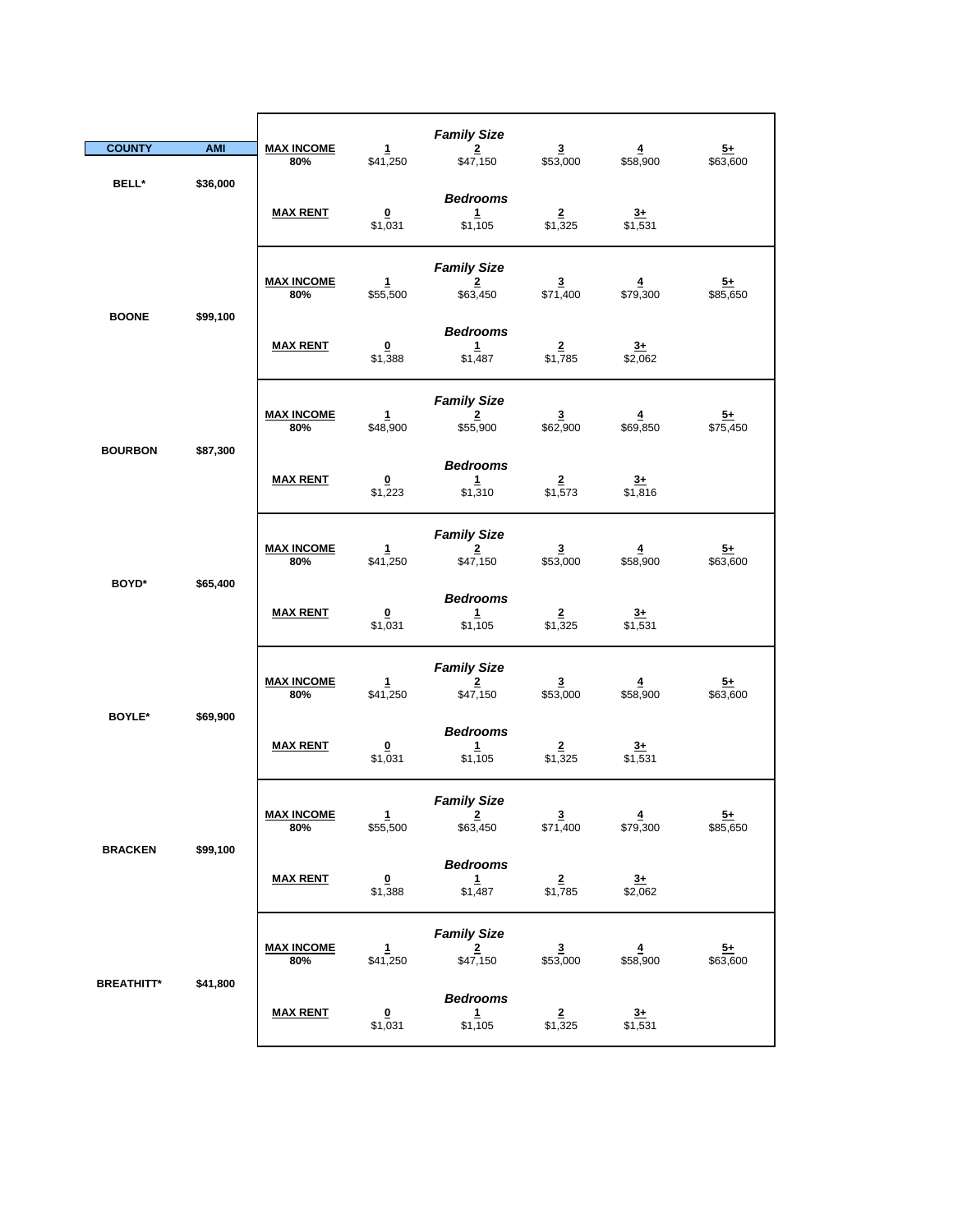| <b>COUNTY</b>              | <b>AMI</b>      | <b>MAX INCOME</b>        | 1                                          | <b>Family Size</b><br>$\overline{2}$                      | $\overline{\mathbf{3}}$             | $\overline{\mathbf{4}}$             | $\frac{5+}{2}$              |
|----------------------------|-----------------|--------------------------|--------------------------------------------|-----------------------------------------------------------|-------------------------------------|-------------------------------------|-----------------------------|
| <b>BRECKINRIDGE*</b>       | \$70,000        | 80%                      | \$41,250                                   | \$47,150                                                  | \$53,000                            | \$58,900                            | \$63,600                    |
|                            |                 | <b>MAX RENT</b>          | $\pmb{0}$<br>\$1,031                       | <b>Bedrooms</b><br>1<br>\$1,105                           | $\overline{2}$<br>\$1,325           | $3+$<br>\$1,531                     |                             |
| <b>BULLITT</b>             |                 | <b>MAX INCOME</b><br>80% | 1<br>\$47,450                              | <b>Family Size</b><br>$\overline{\mathbf{2}}$<br>\$54,250 | 3<br>\$61,000                       | 4<br>\$67,800                       | $\frac{5+}{573,200}$        |
|                            | \$84,700        | <b>MAX RENT</b>          | $\overline{\mathbf{0}}$<br>\$1,186         | <b>Bedrooms</b><br>1<br>\$1,271                           | $\frac{2}{1,525}$                   | $\frac{3+}{1,763}$                  |                             |
|                            |                 | <b>MAX INCOME</b><br>80% | 1<br>\$41,250                              | <b>Family Size</b><br>$\overline{2}$<br>\$47,150          | 3<br>\$53,000                       | $\overline{\mathbf{4}}$<br>\$58,900 | <u>5+</u><br>\$63,600       |
| <b>BUTLER*</b><br>\$60,300 | <b>MAX RENT</b> | 0<br>\$1,031             | <b>Bedrooms</b><br>$\mathbf{1}$<br>\$1,105 | $\overline{2}$<br>\$1,325                                 | $3+$<br>\$1,531                     |                                     |                             |
|                            | \$68,900        | <b>MAX INCOME</b><br>80% | $\mathbf{1}$<br>\$41,250                   | <b>Family Size</b><br>$\overline{2}$<br>\$47,150          | $\frac{3}{153,000}$                 | $\overline{\mathbf{4}}$<br>\$58,900 | $\frac{5+}{63,600}$         |
| <b>CALDWELL*</b>           |                 | <b>MAX RENT</b>          | $\overline{\mathbf{0}}$<br>\$1,031         | <b>Bedrooms</b><br>1<br>\$1,105                           | $\overline{\mathbf{2}}$<br>\$1,325  | $\overline{3+}$<br>\$1,531          |                             |
|                            |                 | <b>MAX INCOME</b><br>80% | $\mathbf{1}$<br>\$41,250                   | <b>Family Size</b><br>$\overline{2}$<br>\$47,150          | $\overline{\mathbf{3}}$<br>\$53,000 | $\overline{4}$<br>\$58,900          | $\frac{5+}{2}$<br>\$63,600  |
| <b>CALLOWAY*</b>           | \$65,000        | <b>MAX RENT</b>          | $\overline{\mathbf{0}}$<br>\$1,031         | <b>Bedrooms</b><br>$\mathbf{1}$<br>\$1,105                | $\frac{2}{1,325}$                   | $\overline{3+}$<br>\$1,531          |                             |
|                            |                 | <u>MAX INCOME</u><br>80% | $\mathbf{1}$<br>\$55,500                   | <b>Family Size</b><br>$2 \rightarrow$<br>\$63,450         | 3<br>\$71,400                       | 4<br>\$79,300                       | $\overline{5+}$<br>\$85,650 |
| <b>CAMPBELL</b>            | \$99,100        | <b>MAX RENT</b>          | $\underline{\mathbf{0}}$<br>\$1,388        | <b>Bedrooms</b><br>1<br>\$1,487                           | $\frac{2}{1,785}$                   | $3+$<br>$\sqrt{$2,062}$             |                             |
|                            |                 | <b>MAX INCOME</b><br>80% | $\mathbf{1}$<br>\$41,250                   | <b>Family Size</b><br>$\overline{\mathbf{2}}$<br>\$47,150 | $\overline{\mathbf{3}}$<br>\$53,000 | $\overline{4}$<br>\$58,900          | $5+$<br>\$63,600            |
| <b>CARLISLE*</b>           | \$68,400        | <b>MAX RENT</b>          | $\overline{\mathbf{0}}$<br>\$1,031         | <b>Bedrooms</b><br>$\mathbf{1}$<br>\$1,105                | $\overline{2}$<br>\$1,325           | $3+$<br>\$1,531                     |                             |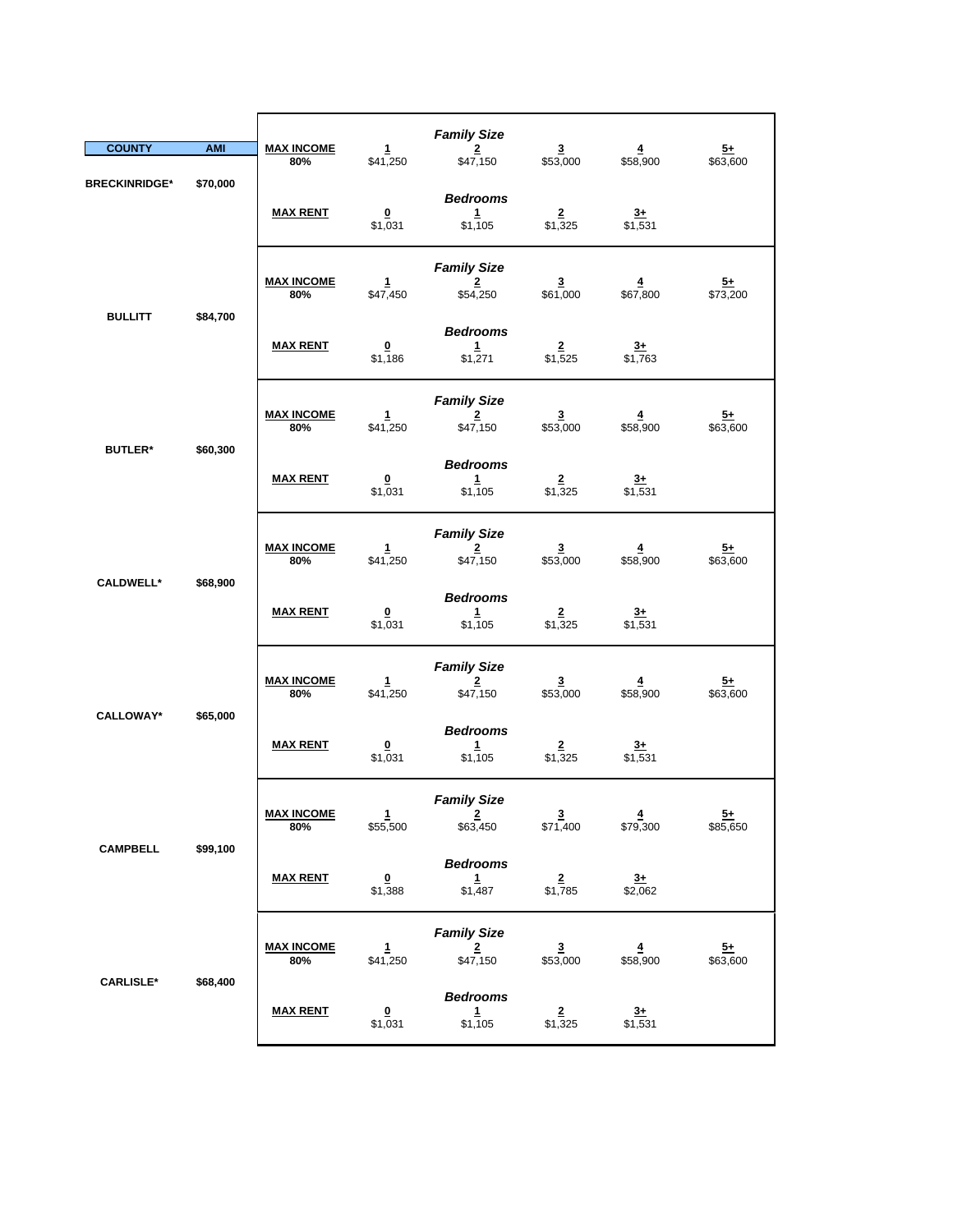| <b>COUNTY</b>     | <b>AMI</b> | <b>MAX INCOME</b><br>80% | $\mathbf{1}$<br>\$41,250           | <b>Family Size</b><br>$\overline{2}$<br>\$47,150 | $\overline{\mathbf{3}}$<br>\$53,000 | $\overline{4}$<br>\$58,900 | $5+$<br>\$63,600            |
|-------------------|------------|--------------------------|------------------------------------|--------------------------------------------------|-------------------------------------|----------------------------|-----------------------------|
| <b>CARROLL*</b>   | \$58,800   | <b>MAX RENT</b>          | $\Omega$<br>\$1,031                | <b>Bedrooms</b><br>$\mathbf{1}$<br>\$1,105       | $\overline{2}$<br>\$1,325           | $3+$<br>$\sqrt{531}$       |                             |
| <b>CARTER*</b>    | \$51,400   | <b>MAX INCOME</b><br>80% | $\mathbf{1}$<br>\$41,250           | <b>Family Size</b><br>$\overline{2}$<br>\$47,150 | $\overline{\mathbf{3}}$<br>\$53,000 | $\overline{4}$<br>\$58,900 | <u>5+</u><br>\$63,600       |
|                   |            | <b>MAX RENT</b>          | $\bf{0}$<br>\$1,031                | <b>Bedrooms</b><br>1<br>\$1,105                  | $\frac{2}{1,325}$                   | $\frac{3+}{1,531}$         |                             |
| <b>CASEY*</b>     | \$47,200   | <b>MAX INCOME</b><br>80% | $\mathbf{1}$<br>\$41,250           | <b>Family Size</b><br>$\overline{2}$<br>\$47,150 | $\overline{\mathbf{3}}$<br>\$53,000 | $\overline{4}$<br>\$58,900 | <u>5+</u><br>\$63,600       |
|                   |            | <b>MAX RENT</b>          | $\overline{\mathbf{0}}$<br>\$1,031 | <b>Bedrooms</b><br>1<br>\$1,105                  | $\overline{\mathbf{2}}$<br>\$1,325  | $\frac{3+}{2}$<br>\$1,531  |                             |
| <b>CHRISTIAN*</b> | \$70,500   | <b>MAX INCOME</b><br>80% | $\frac{1}{1}$ \$41,250             | <b>Family Size</b><br>$\overline{2}$<br>\$47,150 | $\frac{3}{153,000}$                 | $\frac{4}{158,900}$        | $\frac{5+}{63,600}$         |
|                   |            | <b>MAX RENT</b>          | $\bf{0}$<br>\$1,031                | <b>Bedrooms</b><br>1<br>\$1,105                  | $\overline{2}$<br>\$1,325           | $rac{3+}{2}$<br>\$1,531    |                             |
| <b>CLARK</b>      | \$87,300   | <b>MAX INCOME</b><br>80% | $\mathbf{1}$<br>\$48,900           | <b>Family Size</b><br>$\overline{2}$<br>\$55,900 | $\overline{\mathbf{3}}$<br>\$62,900 | $\overline{4}$<br>\$69,850 | $\frac{5+}{2}$<br>\$75,450  |
|                   |            | <b>MAX RENT</b>          | $\overline{\mathbf{0}}$<br>\$1,223 | <b>Bedrooms</b><br>1<br>\$1,310                  | $\overline{2}$<br>\$1,573           | $3+$<br>\$1,816            |                             |
| <b>CLAY*</b>      | \$39,500   | <b>MAX INCOME</b><br>80% | $\mathbf{1}$<br>\$41,250           | <b>Family Size</b><br>$2^{\circ}$<br>\$47,150    | $\overline{3}$<br>\$53,000          | $\overline{4}$<br>\$58,900 | $\overline{5+}$<br>\$63,600 |
|                   |            | <b>MAX RENT</b>          | $\frac{0}{1,031}$                  | <b>Bedrooms</b><br>$\frac{1}{1,105}$             | $\frac{2}{1,325}$                   | $\frac{3+}{1,531}$         |                             |
|                   |            | <b>MAX INCOME</b><br>80% | $\frac{1}{1}$ \$41,250             | <b>Family Size</b><br>$\frac{2}{150}$            | $\frac{3}{153,000}$                 | $\frac{4}{158,900}$        | $\frac{5+}{63,600}$         |
| <b>CLINTON*</b>   | \$45,100   | <b>MAX RENT</b>          | $\overline{\mathbf{0}}$<br>\$1,031 | <b>Bedrooms</b><br>$\frac{1}{1,105}$             | $\frac{2}{1,325}$                   | $\frac{3+}{2}$<br>\$1,531  |                             |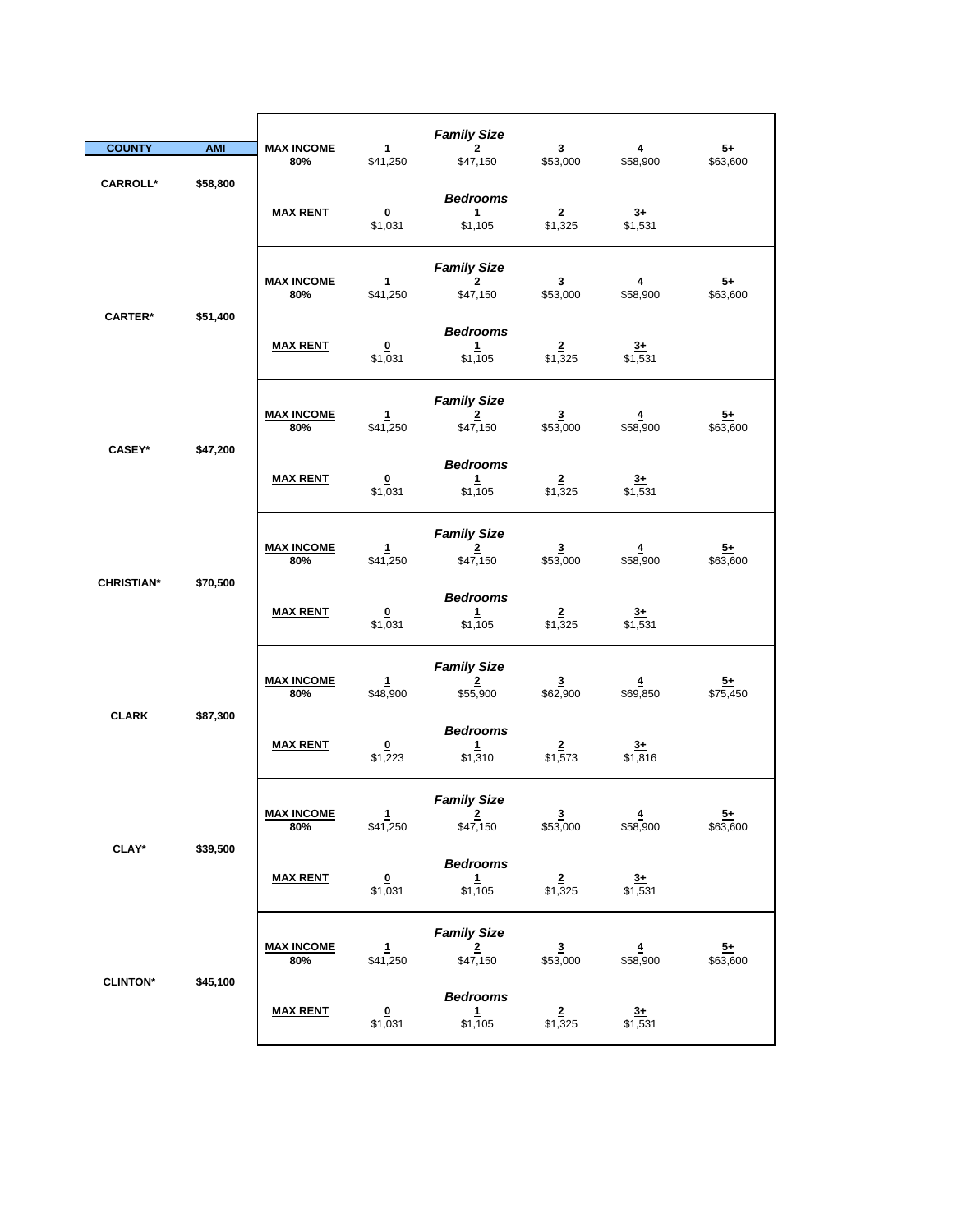| <b>COUNTY</b>      | <b>AMI</b>      | <b>MAX INCOME</b><br>80% | $\mathbf{1}$<br>\$41,250           | <b>Family Size</b><br>$\overline{2}$<br>\$47,150          | $\overline{\mathbf{3}}$<br>\$53,000 | $\overline{4}$<br>\$58,900          | $\frac{5+}{2}$<br>\$63,600  |
|--------------------|-----------------|--------------------------|------------------------------------|-----------------------------------------------------------|-------------------------------------|-------------------------------------|-----------------------------|
| <b>CRITTENDEN*</b> | \$65,900        | <b>MAX RENT</b>          | $\overline{\mathbf{0}}$<br>\$1,031 | <b>Bedrooms</b><br>$\mathbf{1}$<br>\$1,105                | $\mathbf{2}$<br>\$1,325             | $\frac{3+}{1,531}$                  |                             |
| <b>CUMBERLAND*</b> | \$52,000        | <b>MAX INCOME</b><br>80% | 1<br>\$41,250                      | <b>Family Size</b><br>$\overline{\mathbf{z}}$<br>\$47,150 | $\overline{\mathbf{3}}$<br>\$53,000 | 4<br>\$58,900                       | $\frac{5+}{2}$<br>\$63,600  |
|                    |                 | <b>MAX RENT</b>          | $\frac{0}{1,031}$                  | <b>Bedrooms</b><br>$\frac{1}{2}$<br>\$1,105               | $\frac{2}{1,325}$                   | $\frac{3+}{1,531}$                  |                             |
| <b>DAVIESS*</b>    | \$75,600        | <b>MAX INCOME</b><br>80% | $\mathbf{1}$<br>\$42,350           | <b>Family Size</b><br>$\overline{2}$<br>\$48,400          | $\overline{\mathbf{3}}$<br>\$54,450 | $\overline{\mathbf{4}}$<br>\$60,500 | <u>5+</u><br>\$65,350       |
|                    | <b>MAX RENT</b> | 0<br>\$1,059             | <b>Bedrooms</b><br>1<br>\$1,134    | $\overline{2}$<br>\$1,361                                 | $\overline{3}$<br>$\sqrt{$1,573}$   |                                     |                             |
|                    | \$75,100        | <b>MAX INCOME</b><br>80% | $\mathbf{1}$<br>\$42,100           | <b>Family Size</b><br>$\overline{2}$<br>\$48,100          | $\frac{3}{100}$                     | $\frac{4}{100}$                     | $\frac{5+}{64,900}$         |
| <b>EDMONSON</b>    |                 | <b>MAX RENT</b>          | $\overline{\mathbf{0}}$<br>\$1,053 | <b>Bedrooms</b><br>$\mathbf{1}$<br>\$1,128                | $\overline{2}$<br>\$1,353           | $3+$<br>\$1,563                     |                             |
| <b>ELLIOTT*</b>    | \$42,300        | <b>MAX INCOME</b><br>80% | $\mathbf{1}$<br>\$41,250           | <b>Family Size</b><br>$\overline{2}$<br>\$47,150          | $\overline{\mathbf{3}}$<br>\$53,000 | $\overline{4}$<br>\$58,900          | $\frac{5+}{2}$<br>\$63,600  |
|                    |                 | <b>MAX RENT</b>          | $\overline{\mathbf{0}}$<br>\$1,031 | <b>Bedrooms</b><br>$\mathbf{1}$<br>\$1,105                | $\frac{2}{1,325}$                   | $\frac{3+}{1,531}$                  |                             |
|                    | \$46,200        | <u>MAX INCOME</u><br>80% | $\mathbf{1}$<br>\$41,250           | <b>Family Size</b><br>$2 \rightarrow$<br>\$47,150         | $\overline{\mathbf{3}}$<br>\$53,000 | 4<br>\$58,900                       | $\overline{5+}$<br>\$63,600 |
| <b>ESTILL*</b>     |                 | <b>MAX RENT</b>          | $\overline{\mathbf{0}}$<br>\$1,031 | <b>Bedrooms</b><br>$\mathbf{1}$<br>\$1,105                | $\frac{2}{1,325}$                   | $\frac{3+}{1,531}$                  |                             |
|                    | \$87,300        | <b>MAX INCOME</b><br>80% | $\mathbf{1}$<br>\$48,900           | <b>Family Size</b><br>$\mathbf 2$<br>\$55,900             | $\mathbf{3}$<br>\$62,900            | $\overline{4}$<br>\$69,850          | $5+$<br>\$75,450            |
| <b>FAYETTE</b>     |                 | <b>MAX RENT</b>          | $\overline{\mathbf{0}}$<br>\$1,223 | <b>Bedrooms</b><br>$\mathbf{1}$<br>\$1,310                | $\overline{2}$<br>\$1,573           | $rac{3+}{2}$<br>\$1,816             |                             |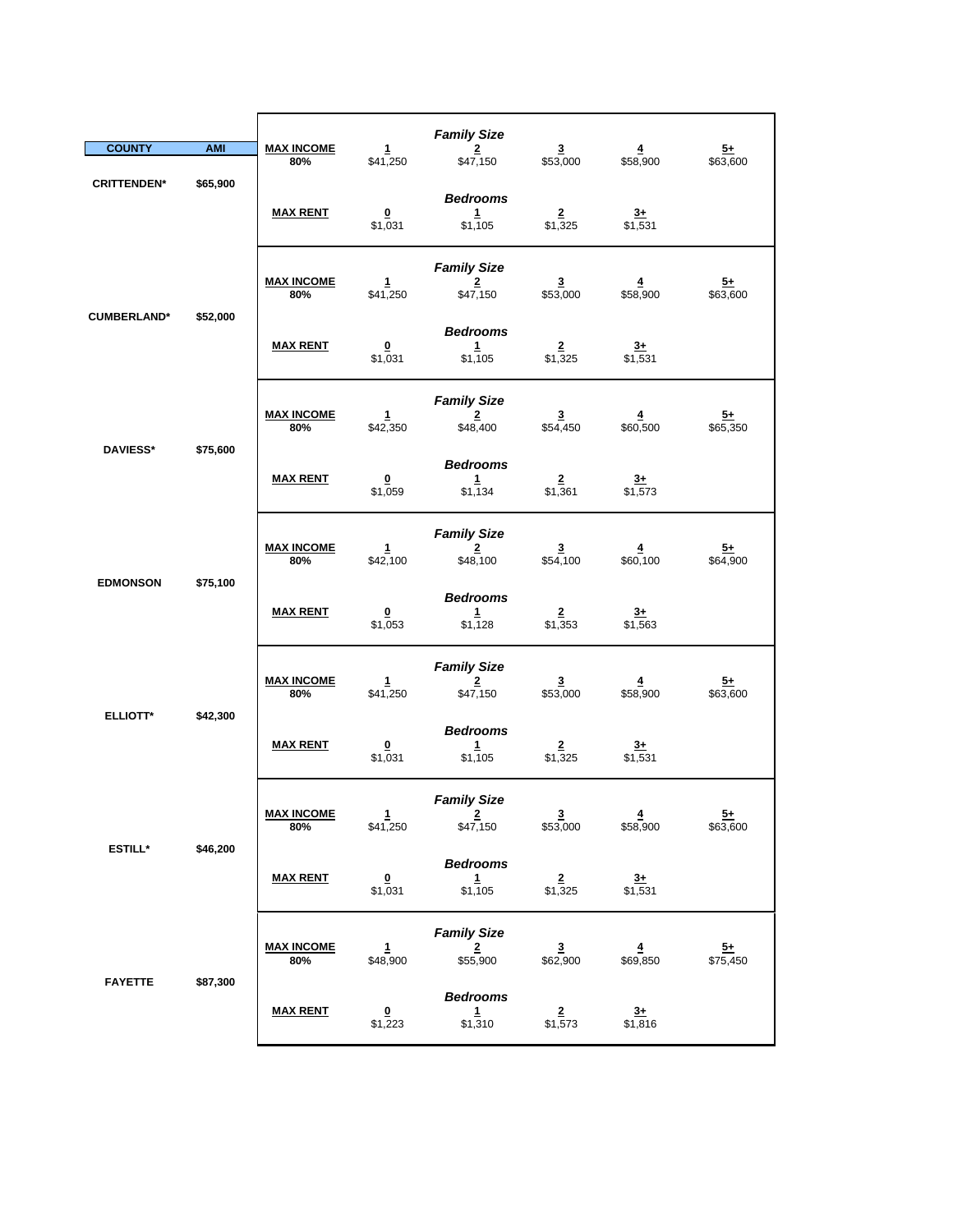| <b>COUNTY</b>   | <b>AMI</b>                  | <b>MAX INCOME</b>        | $\mathbf{1}$                       | <b>Family Size</b><br>$\overline{2}$                   | $\overline{\mathbf{3}}$               | $\overline{4}$              | $5+$                       |
|-----------------|-----------------------------|--------------------------|------------------------------------|--------------------------------------------------------|---------------------------------------|-----------------------------|----------------------------|
| <b>FLEMING*</b> | \$59,000                    | 80%<br><b>MAX RENT</b>   | \$41,250<br>$\Omega$<br>\$1,031    | \$47,150<br><b>Bedrooms</b><br>$\mathbf{1}$<br>\$1,105 | \$53,000<br>$\overline{2}$<br>\$1,325 | \$58,900<br>$3+$<br>\$1,531 | \$63,600                   |
|                 |                             | <b>MAX INCOME</b><br>80% | 1<br>\$41,250                      | <b>Family Size</b><br>$\overline{2}$<br>\$47,150       | $\overline{\mathbf{3}}$<br>\$53,000   | $\overline{4}$<br>\$58,900  | <u>5+</u><br>\$63,600      |
| <b>FLOYD*</b>   | \$46,700                    | <b>MAX RENT</b>          | $\overline{\mathbf{0}}$<br>\$1,031 | <b>Bedrooms</b><br>$\mathbf{1}$<br>\$1,105             | $\frac{2}{1,325}$                     | $\frac{3+}{1,531}$          |                            |
|                 |                             | <b>MAX INCOME</b><br>80% | $\mathbf{1}$<br>\$44,400           | <b>Family Size</b><br>$\overline{2}$<br>\$50,700       | $\overline{\mathbf{3}}$<br>\$57,050   | $\overline{4}$<br>\$63,400  | $\frac{5+}{2}$<br>\$68,450 |
|                 | <b>FRANKLIN</b><br>\$79,200 | <b>MAX RENT</b>          | $\overline{\mathbf{0}}$<br>\$1,110 | <b>Bedrooms</b><br>1<br>\$1,189                        | $\overline{2}$<br>\$1,426             | $3+$<br>\$1,648             |                            |
| <b>FULTON*</b>  | \$48,100                    | <b>MAX INCOME</b><br>80% | $\frac{1}{1}$ \$41,250             | <b>Family Size</b><br>$\overline{2}$<br>\$47,150       | $\frac{3}{153,000}$                   | $\frac{4}{158,900}$         | $\frac{5+}{63,600}$        |
|                 |                             | <b>MAX RENT</b>          | $\overline{\mathbf{0}}$<br>\$1,031 | <b>Bedrooms</b><br>1<br>\$1,105                        | $\overline{2}$<br>\$1,325             | $rac{3+}{2}$<br>\$1,531     |                            |
| <b>GALLATIN</b> | \$99,100                    | <b>MAX INCOME</b><br>80% | $\mathbf{1}$<br>\$55,500           | <b>Family Size</b><br>$\overline{2}$<br>\$63,450       | $\overline{\mathbf{3}}$<br>\$71,400   | $\overline{4}$<br>\$79,300  | $\frac{5+}{2}$<br>\$85,650 |
|                 |                             | <b>MAX RENT</b>          | $\overline{\mathbf{0}}$<br>\$1,388 | <b>Bedrooms</b><br>$\mathbf{1}$<br>\$1,487             | $\overline{\mathbf{2}}$<br>\$1,785    | $\frac{3+}{2}$<br>\$2,062   |                            |
| GARRARD         | \$71,700                    | <b>MAX INCOME</b><br>80% | $\mathbf{1}$<br>\$41,250           | <b>Family Size</b><br>$\overline{2}$<br>\$47,150       | $\frac{3}{153,000}$                   | $\overline{4}$<br>\$58,900  | $\frac{5+}{2}$<br>\$63,600 |
|                 |                             | <b>MAX RENT</b>          | $\overline{\mathbf{0}}$<br>\$1,031 | <b>Bedrooms</b><br>$\mathbf{1}$<br>\$1,105             | $\overline{2}$<br>\$1,325             | $\frac{3+}{2}$<br>\$1,531   |                            |
| <b>GRANT*</b>   | \$64,100                    | <b>MAX INCOME</b><br>80% | $\frac{1}{1}$ \$41,250             | <b>Family Size</b><br>$\frac{2}{\$47,150}$             | $\frac{3}{153,000}$                   | $\frac{4}{158,900}$         | $\frac{5+}{63,600}$        |
|                 |                             | <b>MAX RENT</b>          | $\overline{\mathbf{0}}$<br>\$1,031 | <b>Bedrooms</b><br>$\mathbf{1}$<br>\$1,105             | $\overline{2}$<br>\$1,325             | $3+$<br>\$1,531             |                            |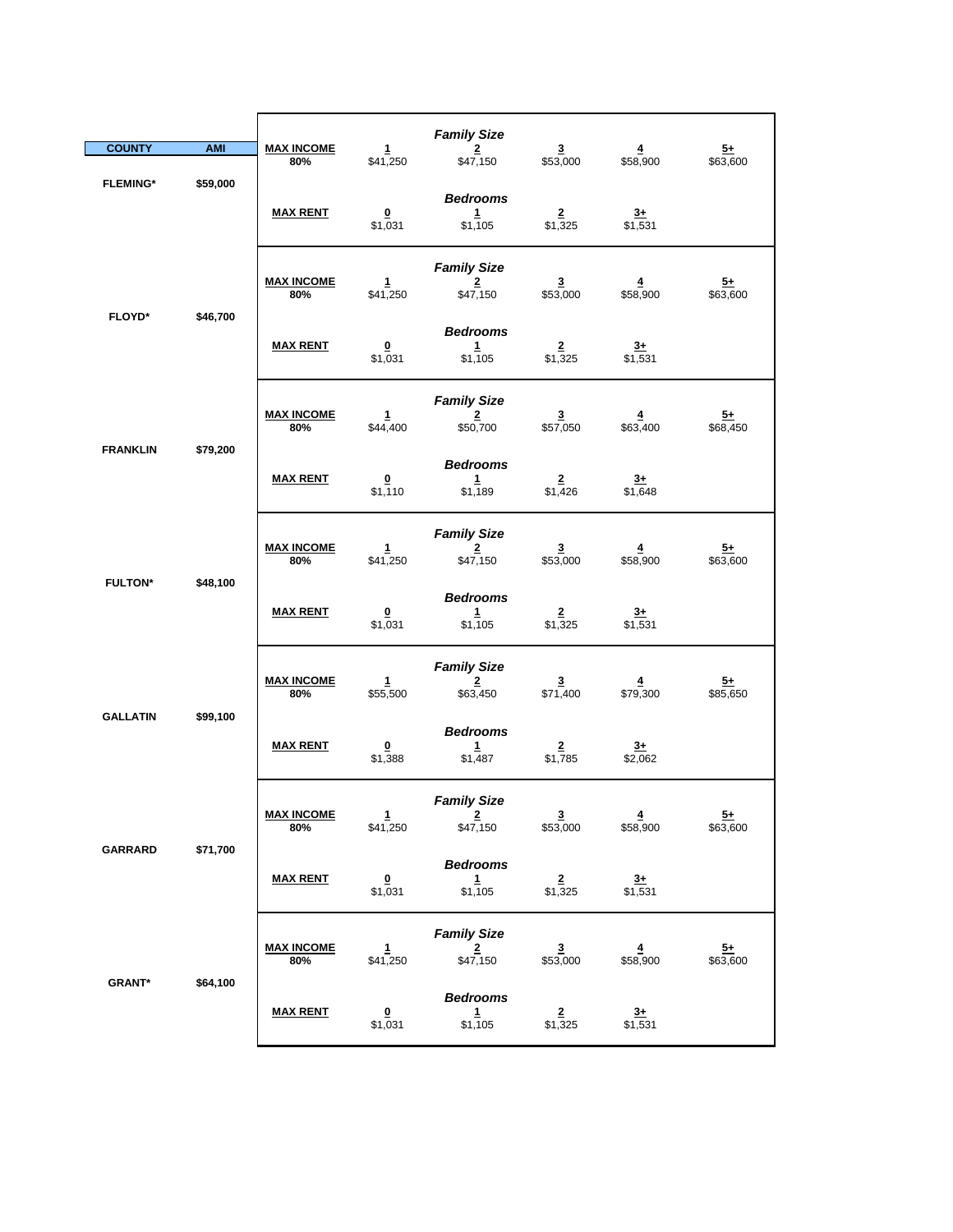| <b>COUNTY</b>   | <b>AMI</b> | <b>MAX INCOME</b><br>80% | 1<br>\$41,250                       | <b>Family Size</b><br>$\overline{2}$<br>\$47,150 | $\overline{\mathbf{3}}$<br>\$53,000 | $\frac{4}{158,900}$                 | $\frac{5+}{2}$<br>\$63,600  |
|-----------------|------------|--------------------------|-------------------------------------|--------------------------------------------------|-------------------------------------|-------------------------------------|-----------------------------|
| <b>GRAVES*</b>  | \$67,100   | <b>MAX RENT</b>          | $\Omega$<br>\$1,031                 | <b>Bedrooms</b><br>1<br>\$1,105                  | $\overline{2}$<br>\$1,325           | $3+$<br>\$1,531                     |                             |
| <b>GRAYSON*</b> | \$51,000   | <b>MAX INCOME</b><br>80% | $\mathbf{1}$<br>\$41,250            | <b>Family Size</b><br>$\overline{2}$<br>\$47,150 | $\overline{\mathbf{3}}$<br>\$53,000 | 4<br>\$58,900                       | $\overline{5+}$<br>\$63,600 |
|                 |            | <b>MAX RENT</b>          | $\overline{\mathbf{0}}$<br>\$1,031  | <b>Bedrooms</b><br>1<br>\$1,105                  | \$1,325                             | $\frac{3+}{1,531}$                  |                             |
| <b>GREEN*</b>   | \$54,700   | <b>MAX INCOME</b><br>80% | $\mathbf{1}$<br>\$41,250            | <b>Family Size</b><br>$\overline{2}$<br>\$47,150 | $\frac{3}{153,000}$                 | $\frac{4}{158,900}$                 | $\frac{5+}{2}$<br>\$63,600  |
|                 |            | <b>MAX RENT</b>          | $\overline{\mathbf{0}}$<br>\$1,031  | <b>Bedrooms</b><br>1<br>\$1,105                  | $\overline{2}$<br>\$1,325           | $3+$<br>\$1,531                     |                             |
|                 |            | <b>MAX INCOME</b><br>80% | $\mathbf{1}$<br>\$41,250            | <b>Family Size</b><br>$\mathbf{2}$<br>\$47,150   | $\frac{3}{153,000}$                 | $\frac{4}{158,900}$                 | $\frac{5+}{63,600}$         |
| <b>GREENUP*</b> | \$65,400   | <b>MAX RENT</b>          | $\bf{0}$<br>\$1,031                 | <b>Bedrooms</b><br>1<br>\$1,105                  | $\overline{2}$<br>\$1,325           | $\frac{3+}{1,531}$                  |                             |
| <b>HANCOCK*</b> | \$75,600   | <b>MAX INCOME</b><br>80% | $\mathbf{1}$<br>\$42,350            | <b>Family Size</b><br>$\overline{2}$<br>\$48,400 | $\overline{\mathbf{3}}$<br>\$54,450 | $\overline{4}$<br>\$60,500          | $\frac{5+}{5+}$<br>\$65,350 |
|                 |            | <b>MAX RENT</b>          | $\underline{\mathbf{0}}$<br>\$1,059 | <b>Bedrooms</b><br>1<br>\$1,134                  | $\overline{2}$<br>\$1,361           | $\frac{3+}{1,573}$                  |                             |
|                 | \$79,000   | <b>MAX INCOME</b><br>80% | $\mathbf{1}$<br>\$44,250            | <b>Family Size</b><br>2<br>\$50,600              | $\frac{3}{156,900}$                 | $\overline{\mathbf{4}}$<br>\$63,200 | $\frac{5+}{2}$<br>\$68,300  |
| <b>HARDIN*</b>  |            | <b>MAX RENT</b>          | $\Omega$<br>\$1,106                 | <b>Bedrooms</b><br>$\mathbf{1}$<br>\$1,186       | $\frac{2}{1,423}$                   | $\frac{3+}{1,644}$                  |                             |
|                 |            | <b>MAX INCOME</b><br>80% | $\mathbf{1}$<br>\$41,250            | <b>Family Size</b><br>$\frac{2}{150}$            | $\frac{3}{153,000}$                 | $\frac{4}{158,900}$                 | $\frac{5+}{63,600}$         |
| <b>HARLAN*</b>  | \$39,100   | <b>MAX RENT</b>          | $\frac{0}{1,031}$                   | <b>Bedrooms</b><br>$\mathbf{1}$<br>\$1,105       | $\frac{2}{1,325}$                   | $\frac{3+}{1,531}$                  |                             |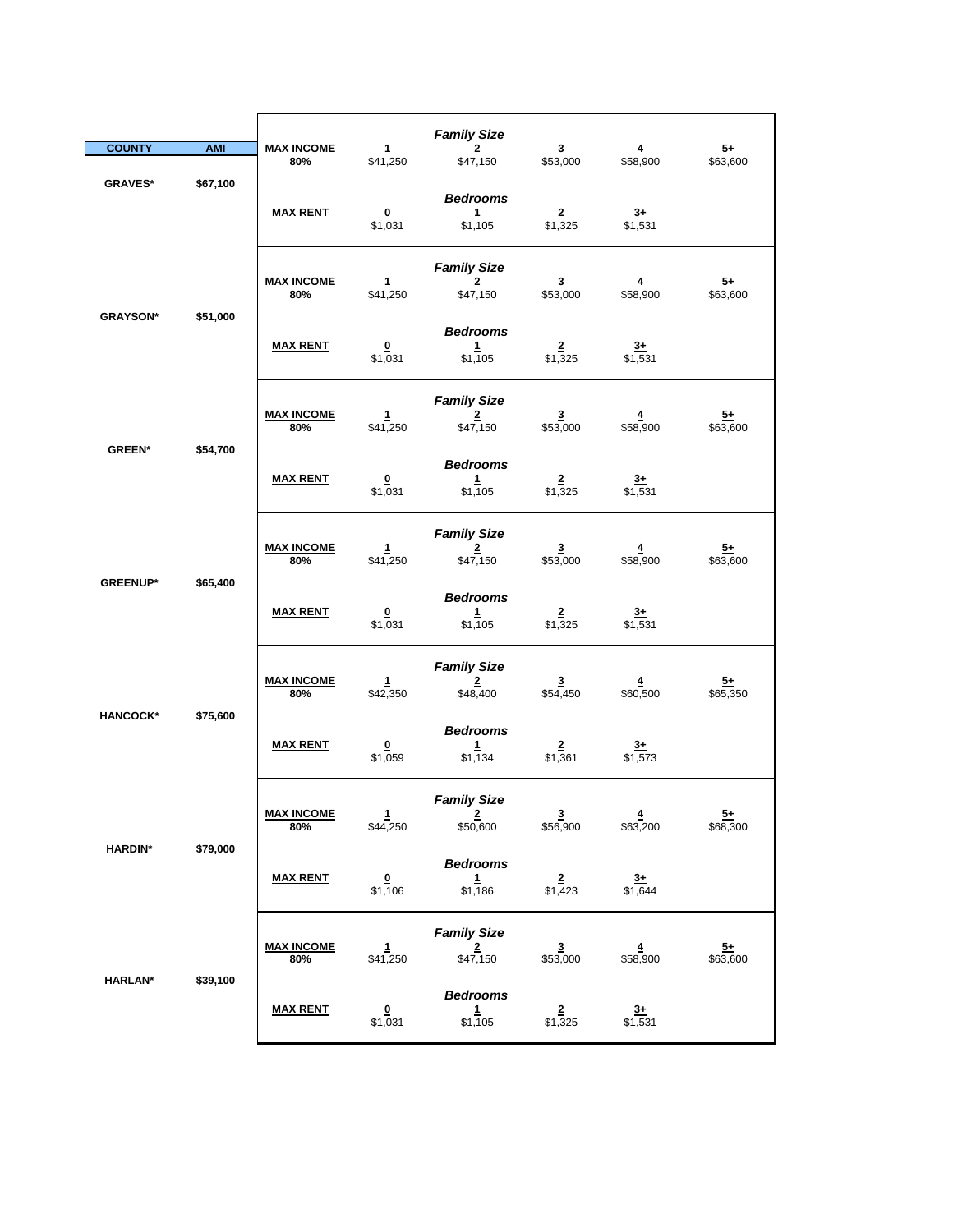|                              |                 |                          |                                    | <b>Family Size</b>                               |                                     |                            |                             |
|------------------------------|-----------------|--------------------------|------------------------------------|--------------------------------------------------|-------------------------------------|----------------------------|-----------------------------|
| <b>COUNTY</b>                | <b>AMI</b>      | <b>MAX INCOME</b><br>80% | $\mathbf{1}$<br>\$41,250           | $\overline{2}$<br>\$47,150                       | $\overline{\mathbf{3}}$<br>\$53,000 | $\overline{4}$<br>\$58,900 | $\frac{5+}{2}$<br>\$63,600  |
| <b>HARRISON*</b>             | \$70,900        | <b>MAX RENT</b>          | $\overline{\mathbf{0}}$<br>\$1,031 | <b>Bedrooms</b><br>1<br>\$1,105                  | $\frac{2}{1,325}$                   | $\frac{3+}{1,531}$         |                             |
|                              |                 | <b>MAX INCOME</b><br>80% | $\mathbf{1}$<br>\$41,250           | <b>Family Size</b><br>$\overline{2}$<br>\$47,150 | $\frac{3}{153,000}$                 | $\overline{4}$<br>\$58,900 | $\frac{5+}{2}$<br>\$63,600  |
| HART*                        | \$53,500        | <b>MAX RENT</b>          | $\overline{\mathbf{0}}$<br>\$1,031 | <b>Bedrooms</b><br>$\mathbf{1}$<br>\$1,105       | $\overline{2}$<br>\$1,325           | $\frac{3+}{2}$<br>\$1,531  |                             |
|                              |                 | <b>MAX INCOME</b><br>80% | $\mathbf{1}$<br>\$46,900           | <b>Family Size</b><br>$\frac{2}{\$53,600}$       | $\frac{3}{60,300}$                  | $\frac{4}{1000}$           | $\frac{5+}{1}$ \$72,350     |
| \$83,700<br><b>HENDERSON</b> | <b>MAX RENT</b> | $\Omega$<br>\$1,173      | <b>Bedrooms</b><br>1<br>\$1,256    | $\frac{2}{1,508}$                                | $3+$<br>\$1,742                     |                            |                             |
|                              |                 | <b>MAX INCOME</b><br>80% | $\mathbf{1}$<br>\$47,450           | <b>Family Size</b><br>$\overline{2}$<br>\$54,250 | $\frac{3}{1,000}$                   | $\frac{4}{1}$ \$67,800     | $\frac{5+}{573,200}$        |
| <b>HENRY</b>                 | \$84,700        | <b>MAX RENT</b>          | $\overline{\mathbf{0}}$<br>\$1,186 | <b>Bedrooms</b><br>$1 -$<br>\$1,271              | $\frac{2}{1,525}$                   | $3+$<br>\$1,763            |                             |
|                              |                 | <b>MAX INCOME</b><br>80% | 1<br>\$41,250                      | <b>Family Size</b><br>$\overline{2}$<br>\$47,150 | $\overline{\mathbf{3}}$<br>\$53,000 | $\overline{4}$<br>\$58,900 | $\overline{5+}$<br>\$63,600 |
| <b>HICKMAN*</b>              | \$68,300        | <b>MAX RENT</b>          | $\overline{\mathbf{0}}$<br>\$1,031 | <b>Bedrooms</b><br>1<br>\$1,105                  | $\frac{2}{1,325}$                   | $\frac{3+}{1,531}$         |                             |
|                              |                 | <b>MAX INCOME</b><br>80% | $\mathbf{1}$<br>\$41,250           | <b>Family Size</b><br>$\mathbf{2}$<br>\$47,150   | $\overline{\mathbf{3}}$<br>\$53,000 | $\overline{4}$<br>\$58,900 | $\frac{5+}{2}$<br>\$63,600  |
| <b>HOPKINS*</b>              | \$65,100        | <b>MAX RENT</b>          | $\overline{\mathbf{0}}$<br>\$1,031 | <b>Bedrooms</b><br>$\mathbf{1}$<br>\$1,105       | $\overline{2}$<br>\$1,325           | $3+$<br>\$1,531            |                             |
|                              |                 | <b>MAX INCOME</b><br>80% | $\mathbf{1}$<br>\$41,250           | <b>Family Size</b><br>$\frac{2}{\$47,150}$       | $\overline{\mathbf{3}}$<br>\$53,000 | $\overline{4}$<br>\$58,900 | $\frac{5+}{2}$<br>\$63,600  |
| <b>JACKSON*</b>              | \$47,500        | <b>MAX RENT</b>          | $\overline{\mathbf{0}}$<br>\$1,031 | <b>Bedrooms</b><br>1<br>\$1,105                  | $\overline{2}$<br>\$1,325           | $3+$<br>\$1,531            |                             |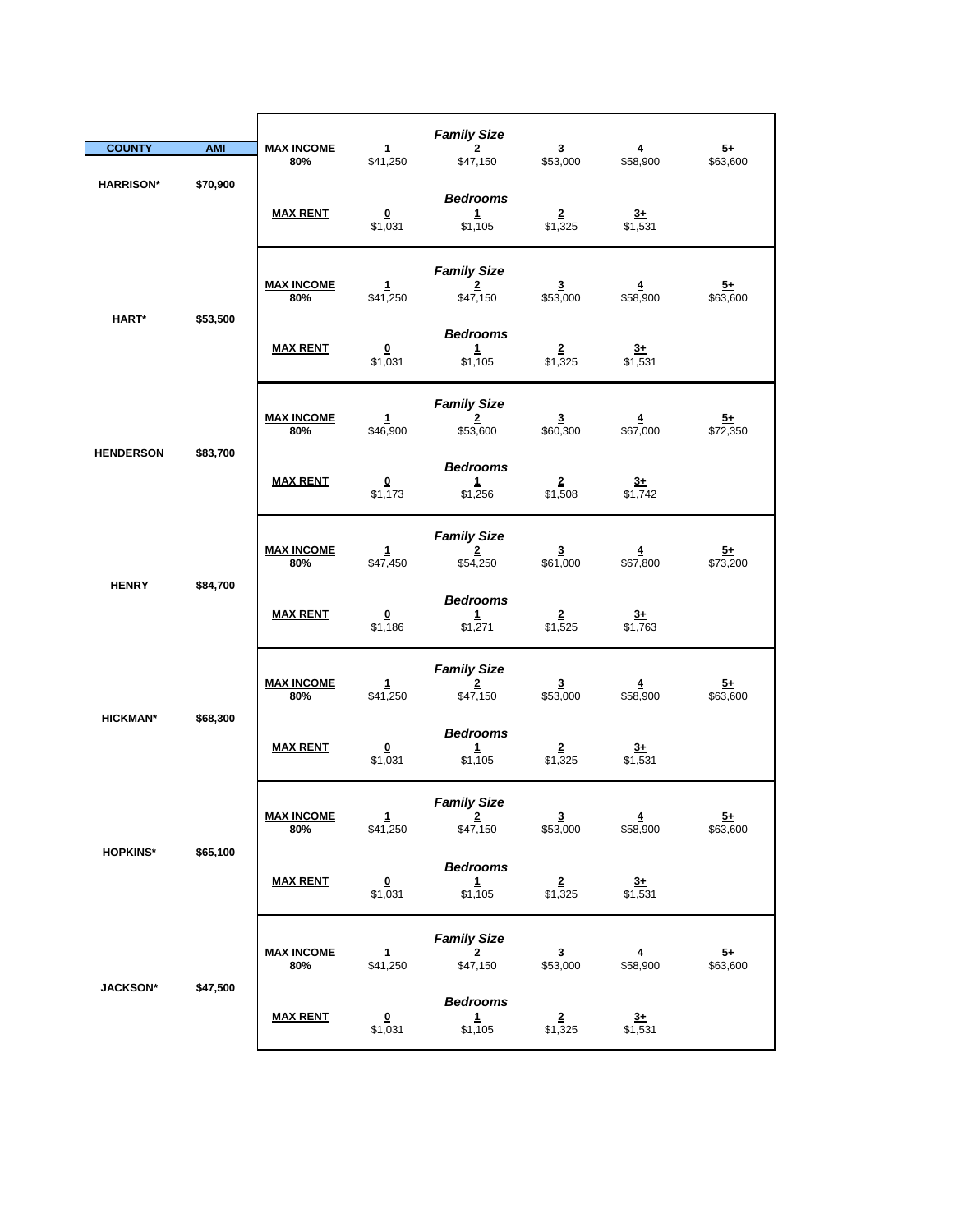| <b>COUNTY</b>    | <b>AMI</b> | <b>MAX INCOME</b><br>80% | $\mathbf{1}$<br>\$47,450            | <b>Family Size</b><br>$\overline{\mathbf{2}}$<br>\$54,250 | $\overline{\mathbf{3}}$<br>\$61,000 | $\overline{4}$<br>\$67,800          | $\frac{5+}{573,200}$       |
|------------------|------------|--------------------------|-------------------------------------|-----------------------------------------------------------|-------------------------------------|-------------------------------------|----------------------------|
| <b>JEFFERSON</b> | \$84,700   | <b>MAX RENT</b>          | $\overline{\mathbf{0}}$<br>\$1,186  | <b>Bedrooms</b><br>1<br>\$1,271                           | $\overline{2}$<br>\$1,525           | $3+$<br>\$1,763                     |                            |
|                  |            | <b>MAX INCOME</b><br>80% | 1<br>\$48,900                       | <b>Family Size</b><br>$\overline{2}$<br>\$55,900          | $\overline{\mathbf{3}}$<br>\$62,900 | $\overline{\mathbf{4}}$<br>\$69,850 | $5+$<br>\$75,450           |
| <b>JESSAMINE</b> | \$87,300   | <b>MAX RENT</b>          | $\overline{\mathbf{0}}$<br>\$1,223  | <b>Bedrooms</b><br>$\mathbf{1}$<br>\$1,310                | $\overline{2}$<br>\$1,573           | $3+$<br>\$1,816                     |                            |
|                  |            | <b>MAX INCOME</b><br>80% | $\mathbf{1}$<br>\$41,250            | <b>Family Size</b><br>$\overline{2}$<br>\$47,150          | $\frac{3}{153,000}$                 | $\frac{4}{158,900}$                 | $\frac{5+}{2}$<br>\$63,600 |
| <b>JOHNSON*</b>  | \$52,300   | <b>MAX RENT</b>          | $\Omega$<br>\$1,031                 | <b>Bedrooms</b><br>1<br>\$1,105                           | $\overline{2}$<br>\$1,325           | $3+$<br>\$1,531                     |                            |
|                  |            | <b>MAX INCOME</b><br>80% | $\mathbf{1}$<br>\$55,500            | <b>Family Size</b><br>$\overline{2}$<br>\$63,450          | $\frac{3}{1,400}$                   | $\frac{4}{1}$ \$79,300              | $\frac{5+}{2}$<br>\$85,650 |
| <b>KENTON</b>    | \$99,100   | <b>MAX RENT</b>          | $\overline{\mathbf{0}}$<br>\$1,388  | <b>Bedrooms</b><br>$\mathbf{1}$<br>\$1,487                | $\overline{2}$<br>\$1,785           | $rac{3+}{2}$<br>\$2,062             |                            |
|                  |            | <b>MAX INCOME</b><br>80% | $\mathbf{1}$<br>\$41,250            | <b>Family Size</b><br>$\mathbf{2}$<br>\$47,150            | $\mathbf{3}$<br>\$53,000            | $\overline{4}$<br>\$58,900          | $5+$<br>\$63,600           |
| <b>KNOTT*</b>    | \$44,500   | <b>MAX RENT</b>          | $\underline{\mathbf{0}}$<br>\$1,031 | <b>Bedrooms</b><br>$\mathbf{1}$<br>\$1,105                | $\overline{2}$<br>\$1,325           | $\overline{3+}$<br>\$1,531          |                            |
|                  |            | <b>MAX INCOME</b><br>80% | $\mathbf{1}$<br>\$41,250            | <b>Family Size</b><br>$\overline{2}$<br>\$47,150          | $\frac{3}{153,000}$                 | $\frac{4}{158,900}$                 | $\frac{5+}{63,600}$        |
| <b>KNOX*</b>     | \$41,700   | <b>MAX RENT</b>          | $\underline{\mathbf{0}}$<br>\$1,031 | <b>Bedrooms</b><br>$\mathbf{1}$<br>\$1,105                | $\overline{2}$<br>\$1,325           | $\frac{3+}{1,531}$                  |                            |
|                  |            | <b>MAX INCOME</b><br>80% | $\mathbf{1}$<br>\$44,250            | <b>Family Size</b><br>$\overline{2}$<br>\$50,600          | $\frac{3}{156,900}$                 | $\frac{4}{1}$ \$63,200              | $\frac{5+}{68,300}$        |
| LARUE*           | \$79,000   | <b>MAX RENT</b>          | $\overline{\mathbf{0}}$<br>\$1,106  | <b>Bedrooms</b><br>$\mathbf{1}$<br>\$1,186                | $\overline{2}$<br>\$1,423           | $3+$<br>\$1,644                     |                            |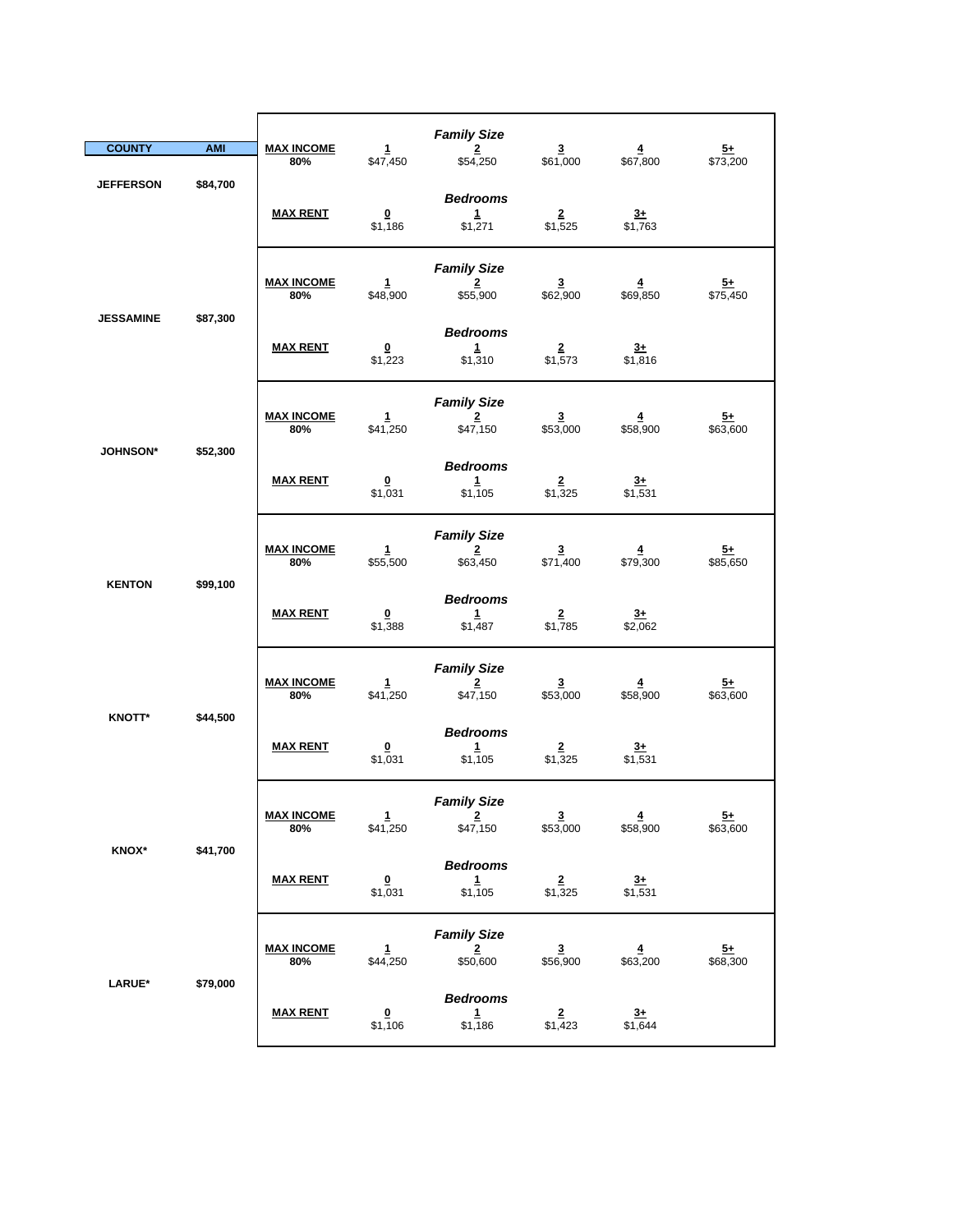| <b>COUNTY</b>    | <b>AMI</b> | <b>MAX INCOME</b><br>80% | $\mathbf{1}$<br>\$41,250           | <b>Family Size</b><br>$\overline{2}$<br>\$47,150          | $\overline{\mathbf{3}}$<br>\$53,000 | $\overline{4}$<br>\$58,900          | $5+$<br>\$63,600            |
|------------------|------------|--------------------------|------------------------------------|-----------------------------------------------------------|-------------------------------------|-------------------------------------|-----------------------------|
| LAUREL*          | \$56,000   | <b>MAX RENT</b>          | $\Omega$<br>\$1,031                | <b>Bedrooms</b><br>1<br>\$1,105                           | $\overline{2}$<br>\$1,325           | $3+$<br>$\sqrt{531}$                |                             |
| <b>LAWRENCE*</b> | \$48,700   | <b>MAX INCOME</b><br>80% | $\mathbf{1}$<br>\$41,250           | <b>Family Size</b><br>$\mathbf{2}$<br>\$47,150            | $\overline{3}$<br>\$53,000          | $\overline{\mathbf{4}}$<br>\$58,900 | $\overline{5+}$<br>\$63,600 |
|                  |            | <b>MAX RENT</b>          | $\bf{0}$<br>\$1,031                | <b>Bedrooms</b><br>1<br>\$1,105                           | $\frac{2}{1,325}$                   | $\frac{3+}{1,531}$                  |                             |
| LEE*             | \$38,500   | <b>MAX INCOME</b><br>80% | $\mathbf{1}$<br>\$41,250           | <b>Family Size</b><br>$\overline{2}$<br>\$47,150          | $\overline{\mathbf{3}}$<br>\$53,000 | $\overline{4}$<br>\$58,900          | $5+$<br>\$63,600            |
|                  |            | <b>MAX RENT</b>          | $\overline{\mathbf{0}}$<br>\$1,031 | <b>Bedrooms</b><br>1<br>\$1,105                           | $\overline{\mathbf{2}}$<br>\$1,325  | $\frac{3+}{2}$<br>\$1,531           |                             |
| <b>LESLIE*</b>   | \$44,500   | <b>MAX INCOME</b><br>80% | $\frac{1}{1}$ \$41,250             | <b>Family Size</b><br>$\overline{2}$<br>\$47,150          | $\frac{3}{153,000}$                 | $\frac{4}{158,900}$                 | $\frac{5+}{63,600}$         |
|                  |            | <b>MAX RENT</b>          | $\bf{0}$<br>\$1,031                | <b>Bedrooms</b><br>1<br>\$1,105                           | $\overline{2}$<br>\$1,325           | $rac{3+}{2}$<br>\$1,531             |                             |
| LETCHER*         | \$41,000   | <b>MAX INCOME</b><br>80% | $\mathbf{1}$<br>\$41,250           | <b>Family Size</b><br>$\overline{\mathbf{2}}$<br>\$47,150 | $\overline{\mathbf{3}}$<br>\$53,000 | $\overline{4}$<br>\$58,900          | $\frac{5+}{2}$<br>\$63,600  |
|                  |            | <b>MAX RENT</b>          | $\overline{\mathbf{0}}$<br>\$1,031 | <b>Bedrooms</b><br>1<br>\$1,105                           | $\overline{2}$<br>\$1,325           | $3+$<br>\$1,531                     |                             |
|                  | \$49,500   | <b>MAX INCOME</b><br>80% | $\mathbf{1}$<br>\$41,250           | <b>Family Size</b><br>$\overline{2}$<br>\$47,150          | $\overline{3}$<br>\$53,000          | $\overline{4}$<br>\$58,900          | $\overline{5+}$<br>\$63,600 |
| <b>LEWIS*</b>    |            | <b>MAX RENT</b>          | $\frac{0}{1,031}$                  | <b>Bedrooms</b><br>$\frac{1}{1,105}$                      | $\frac{2}{1,325}$                   | $\frac{3+}{1,531}$                  |                             |
|                  | \$57,100   | <b>MAX INCOME</b><br>80% | $\frac{1}{1}$ \$41,250             | <b>Family Size</b><br>$\frac{2}{150}$                     | $\frac{3}{153,000}$                 | $\frac{4}{158,900}$                 | $\frac{5+}{63,600}$         |
| <b>LINCOLN*</b>  |            | <b>MAX RENT</b>          | $\overline{\mathbf{0}}$<br>\$1,031 | <b>Bedrooms</b><br>$\mathbf{1}$<br>\$1,105                | $\frac{2}{1,325}$                   | $\frac{3+}{1,531}$                  |                             |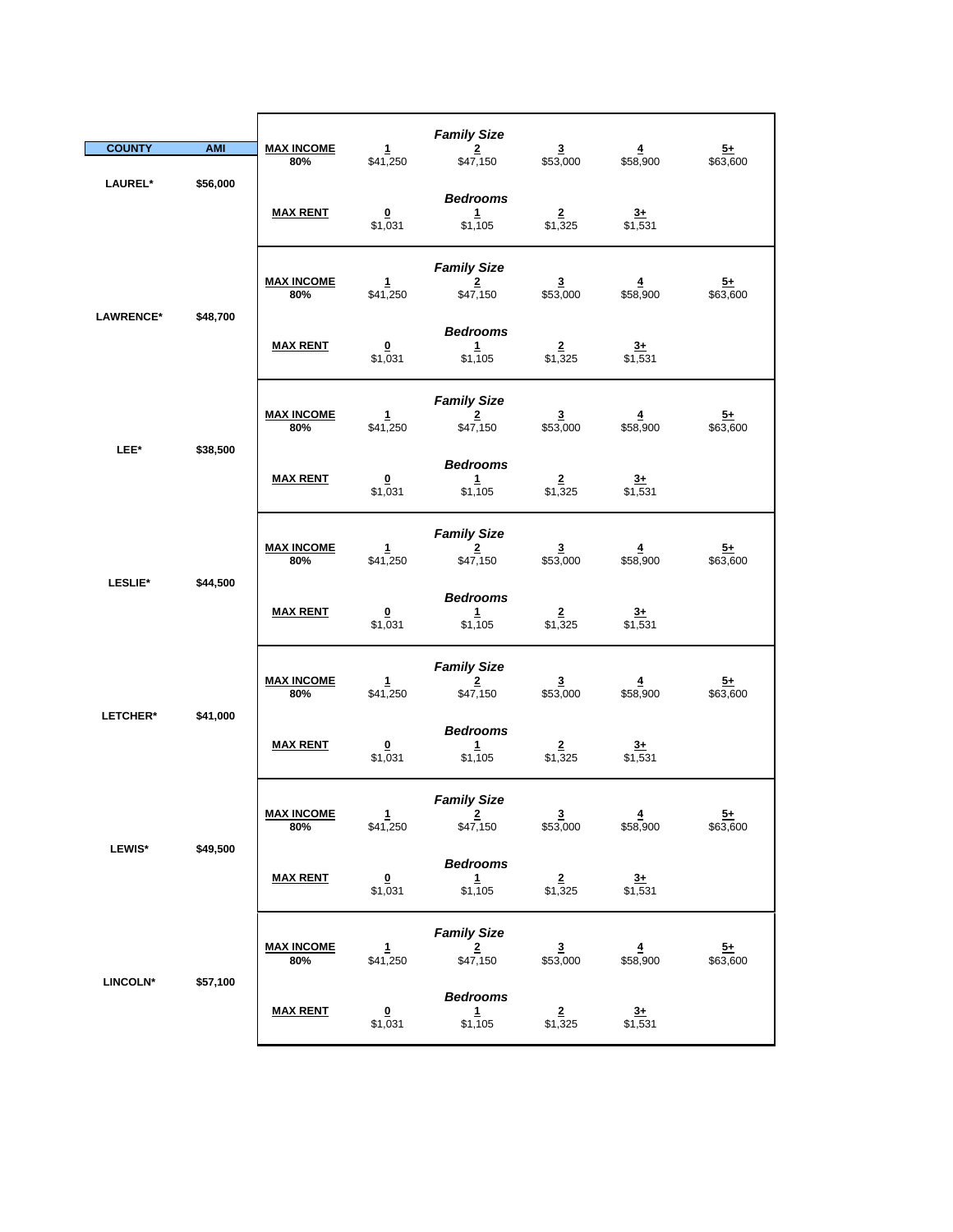|                    |                   |                          |                                    | <b>Family Size</b>                                        |                                     |                                     |                             |
|--------------------|-------------------|--------------------------|------------------------------------|-----------------------------------------------------------|-------------------------------------|-------------------------------------|-----------------------------|
| <b>COUNTY</b>      | <b>AMI</b>        | <b>MAX INCOME</b><br>80% | $\mathbf{1}$<br>\$41,250           | $\overline{2}$<br>\$47,150                                | $\overline{\mathbf{3}}$<br>\$53,000 | $\overline{\mathbf{4}}$<br>\$58,900 | $5+$<br>\$63,600            |
| <b>LIVINGSTON*</b> | \$64,800          | <b>MAX RENT</b>          | $\overline{\mathbf{0}}$<br>\$1,031 | <b>Bedrooms</b><br>$\mathbf{1}$<br>\$1,105                | $\overline{2}$<br>\$1,325           | $3+$<br>$\sqrt{$1,531}$             |                             |
| LOGAN*             |                   | <b>MAX INCOME</b><br>80% | 1<br>\$41,250                      | <b>Family Size</b><br>$\overline{2}$<br>\$47,150          | $\overline{\mathbf{3}}$<br>\$53,000 | 4<br>\$58,900                       | $\overline{5+}$<br>\$63,600 |
|                    | \$63,600          | <b>MAX RENT</b>          | $\overline{\mathbf{0}}$<br>\$1,031 | <b>Bedrooms</b><br>$\mathbf{1}$<br>\$1,105                | $\frac{2}{1,325}$                   | $\frac{3+}{1,531}$                  |                             |
|                    |                   | <b>MAX INCOME</b><br>80% | 1<br>\$41,250                      | <b>Family Size</b><br>$\overline{\mathbf{2}}$<br>\$47,150 | $\overline{\mathbf{3}}$<br>\$53,000 | $\overline{4}$<br>\$58,900          | $5+$<br>\$63,600            |
|                    | \$70,300<br>LYON* | <b>MAX RENT</b>          | $\overline{\mathbf{0}}$<br>\$1,031 | <b>Bedrooms</b><br>$\mathbf{1}$<br>\$1,105                | $\mathbf{2}^-$<br>\$1,325           | $\frac{3+}{2}$<br>\$1,531           |                             |
|                    |                   | <b>MAX INCOME</b><br>80% | $\frac{1}{1}$ \$41,250             | <b>Family Size</b><br>$\overline{\mathbf{2}}$<br>\$47,150 | $\frac{3}{153,000}$                 | $\frac{4}{158,900}$                 | $\frac{5+}{63,600}$         |
| <b>MCCRACKEN*</b>  | \$71,800          | <b>MAX RENT</b>          | $\overline{\mathbf{0}}$<br>\$1,031 | <b>Bedrooms</b><br>1<br>\$1,105                           | $\overline{2}$<br>\$1,325           | $\frac{3+}{2}$<br>\$1,531           |                             |
| <b>MCCREARY*</b>   | \$38,500          | <b>MAX INCOME</b><br>80% | $\mathbf{1}$<br>\$41,250           | <b>Family Size</b><br>$\overline{2}$<br>\$47,150          | $\overline{\mathbf{3}}$<br>\$53,000 | $\overline{\mathbf{4}}$<br>\$58,900 | $\frac{5+}{2}$<br>\$63,600  |
|                    |                   | <b>MAX RENT</b>          | $\overline{\mathbf{0}}$<br>\$1,031 | <b>Bedrooms</b><br>1<br>\$1,105                           | $\overline{\mathbf{2}}$<br>\$1,325  | $\frac{3+}{2}$<br>\$1,531           |                             |
|                    |                   | <u>MAX INCOME</u><br>80% | 1<br>\$42,350                      | <b>Family Size</b><br>$\overline{2}$<br>\$48,400          | $\overline{\mathbf{3}}$<br>\$54,450 | $\overline{4}$<br>\$60,500          | $\overline{5+}$<br>\$65,350 |
| <b>MCLEAN*</b>     | \$75,600          | <b>MAX RENT</b>          | $\overline{\mathbf{0}}$<br>\$1,059 | <b>Bedrooms</b><br>$\mathbf{1}$<br>\$1,134                | $\overline{2}$<br>\$1,361           | $3+$<br>\$1,573                     |                             |
|                    |                   | <b>MAX INCOME</b><br>80% | 1<br>\$42,650                      | <b>Family Size</b><br>$\frac{2}{1}$ \$48,750              | $\frac{3}{154,800}$                 | $\frac{4}{100}$                     | $\frac{5+}{65,750}$         |
| <b>MADISON</b>     | \$76,100          | <b>MAX RENT</b>          | $\overline{\mathbf{0}}$<br>\$1,066 | <b>Bedrooms</b><br>$\mathbf{1}$<br>\$1,143                | $\overline{2}$<br>\$1,370           | $\frac{3+}{2}$<br>\$1,583           |                             |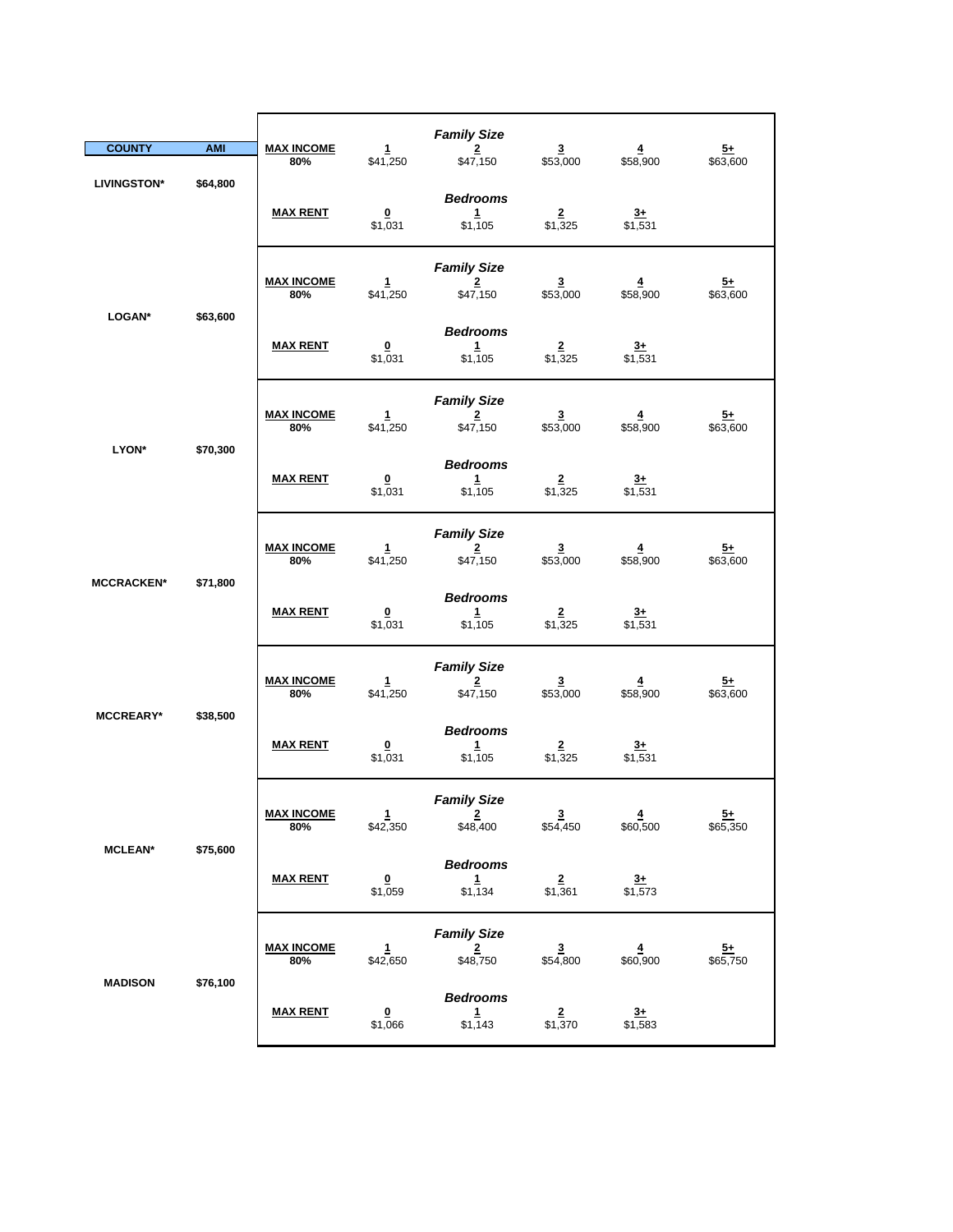| <b>COUNTY</b>    | <b>AMI</b> | <b>MAX INCOME</b>        | $\mathbf{1}$                       | <b>Family Size</b><br>$\overline{2}$                      | $\overline{\mathbf{3}}$               | $\overline{4}$                      | $5+$                        |
|------------------|------------|--------------------------|------------------------------------|-----------------------------------------------------------|---------------------------------------|-------------------------------------|-----------------------------|
| <b>MAGOFFIN*</b> | \$39,800   | 80%<br><b>MAX RENT</b>   | \$41,250<br>$\Omega$<br>\$1,031    | \$47,150<br><b>Bedrooms</b><br>$\mathbf{1}$<br>\$1,105    | \$53,000<br>$\overline{2}$<br>\$1,325 | \$58,900<br>$3+$<br>\$1,531         | \$63,600                    |
| <b>MARION*</b>   | \$63,600   | <b>MAX INCOME</b><br>80% | 1<br>\$41,250                      | <b>Family Size</b><br>$\overline{2}$<br>\$47,150          | $\overline{3}$<br>\$53,000            | $\overline{\mathbf{4}}$<br>\$58,900 | <u>5+</u><br>\$63,600       |
|                  |            | <b>MAX RENT</b>          | $\overline{\mathbf{0}}$<br>\$1,031 | <b>Bedrooms</b><br>$\mathbf{1}$<br>\$1,105                | $\frac{2}{1,325}$                     | $\frac{3+}{1,531}$                  |                             |
| <b>MARSHALL</b>  | \$82,600   | <b>MAX INCOME</b><br>80% | $\mathbf{1}$<br>\$46,300           | <b>Family Size</b><br>$\mathbf 2$<br>\$52,900             | $\overline{\mathbf{3}}$<br>\$59,500   | $\overline{4}$<br>\$66,100          | $\frac{5+}{2}$<br>\$71,400  |
|                  |            | <b>MAX RENT</b>          | $\overline{\mathbf{0}}$<br>\$1,158 | <b>Bedrooms</b><br>$\mathbf{1}$<br>\$1,240                | $\overline{2}$<br>\$1,488             | $\overline{3+}$<br>\$1,719          |                             |
| <b>MARTIN*</b>   | \$52,500   | <b>MAX INCOME</b><br>80% | $\frac{1}{1}$ \$41,250             | <b>Family Size</b><br>$\overline{2}$<br>\$47,150          | $\frac{3}{153,000}$                   | $\frac{4}{158,900}$                 | $\frac{5+}{63,600}$         |
|                  |            | <b>MAX RENT</b>          | $\overline{\mathbf{0}}$<br>\$1,031 | <b>Bedrooms</b><br>$\mathbf{1}$<br>\$1,105                | $\overline{2}$<br>\$1,325             | $rac{3+}{2}$<br>\$1,531             |                             |
| <b>MASON*</b>    | \$69,900   | <b>MAX INCOME</b><br>80% | 1<br>\$41,250                      | <b>Family Size</b><br>$\overline{\mathbf{2}}$<br>\$47,150 | $\overline{\mathbf{3}}$<br>\$53,000   | $\overline{4}$<br>\$58,900          | $\frac{5+}{2}$<br>\$63,600  |
|                  |            | <b>MAX RENT</b>          | $\overline{\mathbf{0}}$<br>\$1,031 | <b>Bedrooms</b><br>1<br>\$1,105                           | $\overline{2}$<br>\$1,325             | $3+$<br>\$1,531                     |                             |
| <b>MEADE</b>     | \$80,400   | <b>MAX INCOME</b><br>80% | $\mathbf{1}$<br>\$45,050           | <b>Family Size</b><br>$2 -$<br>\$51,500                   | $\overline{\mathbf{3}}$<br>\$57,900   | $\overline{4}$<br>\$64,350          | $\overline{5+}$<br>\$69,500 |
|                  |            | <b>MAX RENT</b>          | $\overline{\mathbf{0}}$<br>\$1,126 | <b>Bedrooms</b><br>$\frac{1}{1,207}$                      | $\frac{2}{1,448}$                     | $\frac{3+}{1,673}$                  |                             |
|                  | \$56,100   | <b>MAX INCOME</b><br>80% | $\frac{1}{1}$ \$41,250             | <b>Family Size</b><br>$\frac{2}{\$47,150}$                | $\frac{3}{153,000}$                   | $\frac{4}{158,900}$                 | $\frac{5+}{63,600}$         |
| <b>MENIFEE*</b>  |            | <b>MAX RENT</b>          | $\overline{\mathbf{0}}$<br>\$1,031 | <b>Bedrooms</b><br>$\mathbf{1}$<br>\$1,105                | $\frac{2}{1,325}$                     | $\frac{3+}{1,531}$                  |                             |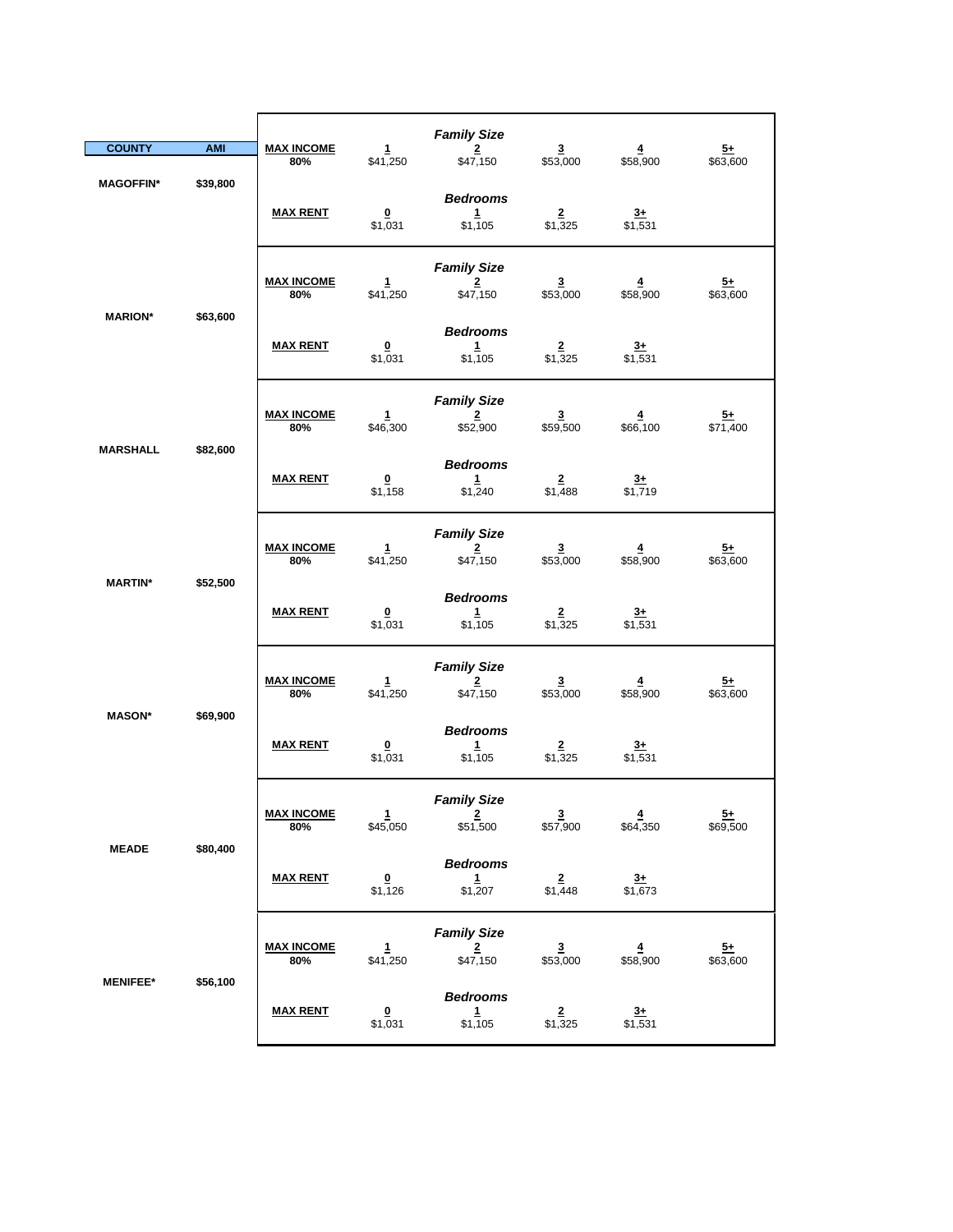|                    |            |                          |                                    | <b>Family Size</b>                               |                                     |                            |                             |
|--------------------|------------|--------------------------|------------------------------------|--------------------------------------------------|-------------------------------------|----------------------------|-----------------------------|
| <b>COUNTY</b>      | <b>AMI</b> | <b>MAX INCOME</b><br>80% | 1<br>\$42,100                      | $\overline{2}$<br>\$48,100                       | $\overline{\mathbf{3}}$<br>\$54,100 | $\overline{4}$<br>\$60,100 | $5+$<br>\$64,900            |
| <b>MERCER</b>      | \$75,100   | <b>MAX RENT</b>          | $\overline{\mathbf{0}}$<br>\$1,053 | <b>Bedrooms</b><br>1<br>\$1,128                  | $\overline{2}$<br>\$1,353           | $3+$<br>\$1,563            |                             |
| <b>METCALFE*</b>   |            | <b>MAX INCOME</b><br>80% | $\mathbf{1}$<br>\$41,250           | <b>Family Size</b><br>$\overline{2}$<br>\$47,150 | $\overline{\mathbf{3}}$<br>\$53,000 | $\overline{4}$<br>\$58,900 | <u>5+</u><br>\$63,600       |
|                    | \$48,900   | <b>MAX RENT</b>          | 0<br>\$1,031                       | <b>Bedrooms</b><br>$\mathbf{1}$<br>\$1,105       | $\frac{2}{1,325}$                   | $\frac{3+}{1,531}$         |                             |
|                    |            | <b>MAX INCOME</b><br>80% | $\mathbf{1}$<br>\$41,250           | <b>Family Size</b><br>$\overline{2}$<br>\$47,150 | $\overline{\mathbf{3}}$<br>\$53,000 | $\overline{4}$<br>\$58,900 | $5+$<br>\$63,600            |
| <b>MONROE*</b>     | \$58,600   | <b>MAX RENT</b>          | $\overline{\mathbf{0}}$<br>\$1,031 | <b>Bedrooms</b><br>$\mathbf{1}$<br>\$1,105       | $\overline{2}$<br>\$1,325           | $\frac{3+}{2}$<br>\$1,531  |                             |
|                    |            | <b>MAX INCOME</b><br>80% | $\mathbf{1}$<br>\$41,250           | <b>Family Size</b><br>$\overline{2}$<br>\$47,150 | $\overline{3}$<br>\$53,000          | $\overline{4}$<br>\$58,900 | $5+$<br>\$63,600            |
| <b>MONTGOMERY*</b> | \$64,800   | <b>MAX RENT</b>          | $\overline{\mathbf{0}}$<br>\$1,031 | <b>Bedrooms</b><br>$\mathbf{1}$<br>\$1,105       | $\overline{2}$<br>\$1,325           | $rac{3+}{2}$<br>\$1,531    |                             |
| <b>MORGAN*</b>     | \$52,600   | <b>MAX INCOME</b><br>80% | $\mathbf{1}$<br>\$41,250           | <b>Family Size</b><br>$\overline{2}$<br>\$47,150 | $\overline{\mathbf{3}}$<br>\$53,000 | $\overline{4}$<br>\$58,900 | $\overline{5+}$<br>\$63,600 |
|                    |            | <b>MAX RENT</b>          | 0<br>\$1,031                       | <b>Bedrooms</b><br>$\mathbf{1}$<br>\$1,105       | $\overline{2}$<br>\$1,325           | $\frac{3+}{1,531}$         |                             |
|                    |            | <b>MAX INCOME</b><br>80% | $\mathbf{1}$<br>\$41,250           | <b>Family Size</b><br>$\overline{2}$<br>\$47,150 | $\overline{3}$<br>\$53,000          | $\overline{4}$<br>\$58,900 | $\frac{5+}{2}$<br>\$63,600  |
| <b>MUHLENBERG*</b> | \$61,900   | <b>MAX RENT</b>          | $\overline{\mathbf{0}}$<br>\$1,031 | <b>Bedrooms</b><br>$\mathbf{1}$<br>\$1,105       | $\overline{2}$<br>\$1,325           | $3+$<br>\$1,531            |                             |
|                    |            | <b>MAX INCOME</b><br>80% | $\frac{1}{1}$ \$45,050             | <b>Family Size</b><br>$\frac{2}{\$51,500}$       | $\frac{3}{157,900}$                 | $\frac{4}{1}$ \$64,350     | $\frac{5+}{69,500}$         |
| <b>NELSON</b>      | \$80,400   | <b>MAX RENT</b>          | $\overline{\mathbf{0}}$<br>\$1,126 | <b>Bedrooms</b><br>$\mathbf{1}$<br>\$1,207       | $\overline{2}$<br>\$1,448           | $\frac{3+}{2}$<br>\$1,673  |                             |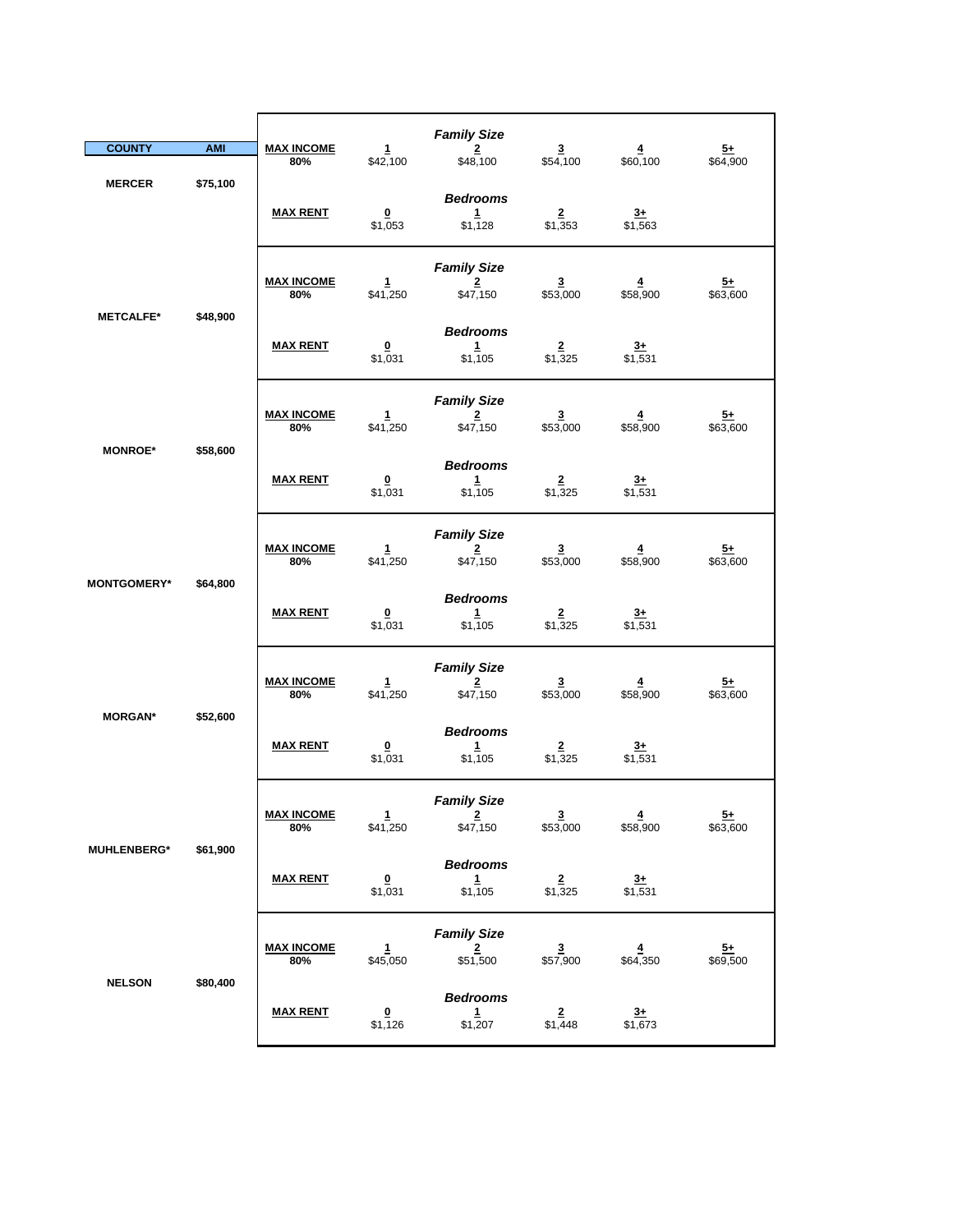|                              |                          |                          |                                                  | <b>Family Size</b>                                        |                                     |                                     |                            |
|------------------------------|--------------------------|--------------------------|--------------------------------------------------|-----------------------------------------------------------|-------------------------------------|-------------------------------------|----------------------------|
| <b>COUNTY</b>                | <b>AMI</b>               | <b>MAX INCOME</b><br>80% | $\mathbf{1}$<br>\$41,250                         | $\overline{2}$<br>\$47,150                                | $\overline{\mathbf{3}}$<br>\$53,000 | $\overline{4}$<br>\$58,900          | $5+$<br>\$63,600           |
| \$54,300<br><b>NICHOLAS*</b> | <b>MAX RENT</b>          | $\pmb{0}$<br>\$1,031     | <b>Bedrooms</b><br>1<br>\$1,105                  | $\overline{2}$<br>\$1,325                                 | $3+$<br>$\sqrt{531}$                |                                     |                            |
| OHIO*<br>\$57,000            | <b>MAX INCOME</b><br>80% | 1<br>\$41,250            | <b>Family Size</b><br>$\overline{2}$<br>\$47,150 | $\overline{\mathbf{3}}$<br>\$53,000                       | 4<br>\$58,900                       | $\overline{5+}$<br>\$63,600         |                            |
|                              |                          | <b>MAX RENT</b>          | $\overline{\mathbf{0}}$<br>\$1,031               | <b>Bedrooms</b><br>1<br>\$1,105                           | $\frac{2}{1,325}$                   | $\frac{3+}{1,531}$                  |                            |
|                              |                          | <b>MAX INCOME</b><br>80% | $\mathbf{1}$<br>\$47,450                         | <b>Family Size</b><br>$\overline{\mathbf{2}}$<br>\$54,250 | $\mathbf 3$<br>\$61,000             | $\overline{\mathbf{4}}$<br>\$67,800 | $5+$<br>\$73,200           |
| <b>OLDHAM</b>                | \$84,700                 | <b>MAX RENT</b>          | $\overline{\mathbf{0}}$<br>\$1,186               | <b>Bedrooms</b><br>$\mathbf{1}$<br>\$1,271                | $\overline{2}$<br>\$1,525           | $\frac{3+}{2}$<br>\$1,763           |                            |
|                              |                          | <b>MAX INCOME</b><br>80% | $\mathbf{1}$<br>\$41,250                         | <b>Family Size</b><br>$\frac{2}{150}$                     | $\frac{3}{153,000}$                 | $\frac{4}{158,900}$                 | $\frac{5+}{63,600}$        |
| OWEN*                        | \$70,800                 | <b>MAX RENT</b>          | $\overline{\mathbf{0}}$<br>\$1,031               | <b>Bedrooms</b><br>$\mathbf{1}$<br>\$1,105                | $\overline{2}$<br>\$1,325           | $\frac{3+}{1,531}$                  |                            |
| OWSLEY*                      | \$44,700                 | <b>MAX INCOME</b><br>80% | 1<br>\$41,250                                    | <b>Family Size</b><br>2<br>\$47,150                       | $\overline{\mathbf{3}}$<br>\$53,000 | $\overline{4}$<br>\$58,900          | $\frac{5+}{2}$<br>\$63,600 |
|                              |                          | <b>MAX RENT</b>          | $\overline{\mathbf{0}}$<br>\$1,031               | <b>Bedrooms</b><br>$1\overline{ }$<br>\$1,105             | $\overline{2}$<br>\$1,325           | $\frac{3+}{1,531}$                  |                            |
| <b>PENDLETON</b>             | \$99,100                 | <b>MAX INCOME</b><br>80% | $\mathbf{1}$<br>\$55,500                         | <b>Family Size</b><br>$\overline{2}$<br>\$63,450          | $\overline{3}$<br>\$71,400          | $\overline{4}$<br>\$79,300          | $\frac{5+}{2}$<br>\$85,650 |
|                              |                          | <b>MAX RENT</b>          | $\overline{\mathbf{0}}$<br>\$1,388               | <b>Bedrooms</b><br>1<br>\$1,487                           | $\overline{2}$<br>\$1,785           | $\frac{3+}{2}$<br>\$2,062           |                            |
|                              |                          | <b>MAX INCOME</b><br>80% | 1<br>\$41,250                                    | <b>Family Size</b><br>$\frac{2}{150}$                     | $\frac{3}{153,000}$                 | $\frac{4}{158,900}$                 | $\frac{5+}{63,600}$        |
| PERRY*                       | \$49,400                 | <b>MAX RENT</b>          | $\overline{\mathbf{0}}$<br>\$1,031               | <b>Bedrooms</b><br>$\mathbf{1}$<br>\$1,105                | $\overline{2}$<br>\$1,325           | $3+$<br>\$1,531                     |                            |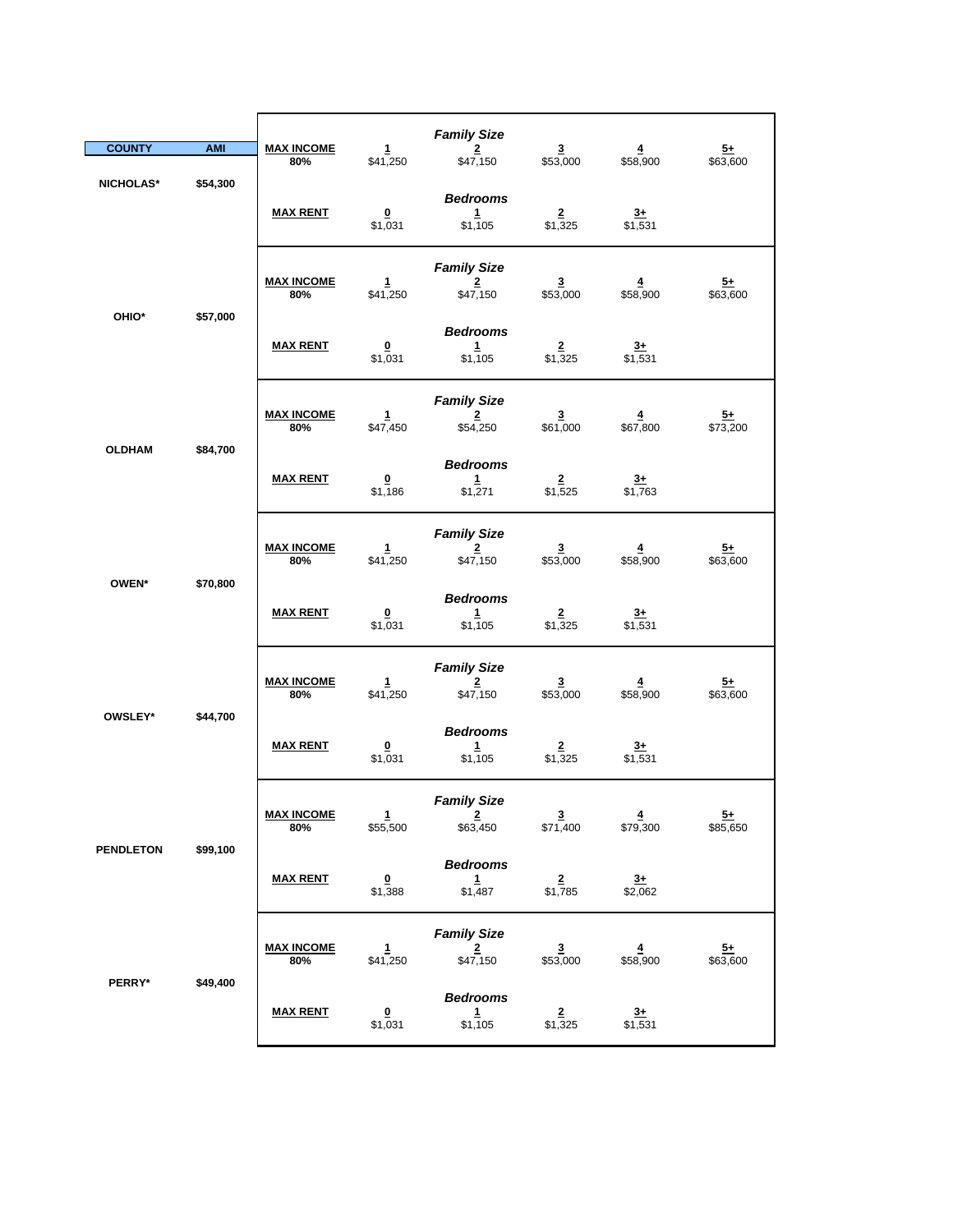| <b>COUNTY</b>      | <b>AMI</b> | <b>MAX INCOME</b><br>80% | $\mathbf{1}$<br>\$41,250           | <b>Family Size</b><br>$\overline{2}$<br>\$47,150          | $\overline{\mathbf{3}}$<br>\$53,000 | $\overline{\mathbf{4}}$<br>\$58,900 | $\frac{5+}{2}$<br>\$63,600  |
|--------------------|------------|--------------------------|------------------------------------|-----------------------------------------------------------|-------------------------------------|-------------------------------------|-----------------------------|
| PIKE*              | \$49,200   | <b>MAX RENT</b>          | $\Omega$<br>\$1,031                | <b>Bedrooms</b><br>1<br>\$1,105                           | $\overline{2}$<br>\$1,325           | $3+$<br>$\sqrt{$1,531}$             |                             |
| POWELL*            |            | <b>MAX INCOME</b><br>80% | $\mathbf{1}$<br>\$41,250           | <b>Family Size</b><br>$\overline{2}$<br>\$47,150          | $\overline{\mathbf{3}}$<br>\$53,000 | 4<br>\$58,900                       | $\overline{5+}$<br>\$63,600 |
|                    | \$59,200   | <b>MAX RENT</b>          | $\overline{\mathbf{0}}$<br>\$1,031 | <b>Bedrooms</b><br>$\mathbf 1$<br>\$1,105                 | $\overline{2}$<br>\$1,325           | $\frac{3+}{1,531}$                  |                             |
|                    |            | <b>MAX INCOME</b><br>80% | $\mathbf{1}$<br>\$41,250           | <b>Family Size</b><br>$\overline{\mathbf{2}}$<br>\$47,150 | $\mathbf{3}$<br>\$53,000            | $\overline{4}$<br>\$58,900          | $5+$<br>\$63,600            |
| <b>PULASKI*</b>    | \$59,300   | <b>MAX RENT</b>          | $\overline{\mathbf{0}}$<br>\$1,031 | <b>Bedrooms</b><br>1<br>\$1,105                           | $\overline{2}$<br>\$1,325           | <u>3+</u><br>\$1,531                |                             |
|                    |            | <b>MAX INCOME</b><br>80% | $\frac{1}{1}$ \$41,250             | <b>Family Size</b><br>$\overline{\mathbf{2}}$<br>\$47,150 | $\frac{3}{153,000}$                 | $\frac{4}{158,900}$                 | $\frac{5+}{63,600}$         |
| <b>ROBERTSON*</b>  | \$62,500   | <b>MAX RENT</b>          | $\overline{\mathbf{0}}$<br>\$1,031 | <b>Bedrooms</b><br>1<br>\$1,105                           | $\overline{2}$<br>\$1,325           | $3+$<br>\$1,531                     |                             |
| <b>ROCKCASTLE*</b> | \$56,900   | <b>MAX INCOME</b><br>80% | $\mathbf{1}$<br>\$41,250           | <b>Family Size</b><br>$\overline{2}$<br>\$47,150          | $\overline{3}$<br>\$53,000          | $\overline{4}$<br>\$58,900          | $\frac{5+}{2}$<br>\$63,600  |
|                    |            | <b>MAX RENT</b>          | $\overline{\mathbf{0}}$<br>\$1,031 | <b>Bedrooms</b><br>1<br>\$1,105                           | $\overline{2}$<br>\$1,325           | $3+$<br>\$1,531                     |                             |
|                    |            | <u>MAX INCOME</u><br>80% | 1<br>\$41,250                      | <b>Family Size</b><br>$\overline{2}$<br>\$47,150          | $\overline{\mathbf{3}}$<br>\$53,000 | $\overline{4}$<br>\$58,900          | $\overline{5+}$<br>\$58,900 |
| <b>ROWAN*</b>      | \$59,400   | <b>MAX RENT</b>          | $\overline{\mathbf{0}}$<br>\$1,031 | <b>Bedrooms</b><br>1<br>\$1,105                           | $\frac{2}{1,325}$                   | $\frac{3+}{1,473}$                  |                             |
|                    |            | <b>MAX INCOME</b><br>80% | $\mathbf{1}$<br>\$41,250           | <b>Family Size</b><br>$\frac{2}{\$47,150}$                | $\frac{3}{153,000}$                 | $\frac{4}{158,900}$                 | $\frac{5+}{63,600}$         |
| <b>RUSSELL*</b>    | \$55,000   | <b>MAX RENT</b>          | $\overline{\mathbf{0}}$<br>\$1,031 | <b>Bedrooms</b><br>$\frac{1}{1,105}$                      | $\frac{2}{1,325}$                   | $\frac{3+}{1,531}$                  |                             |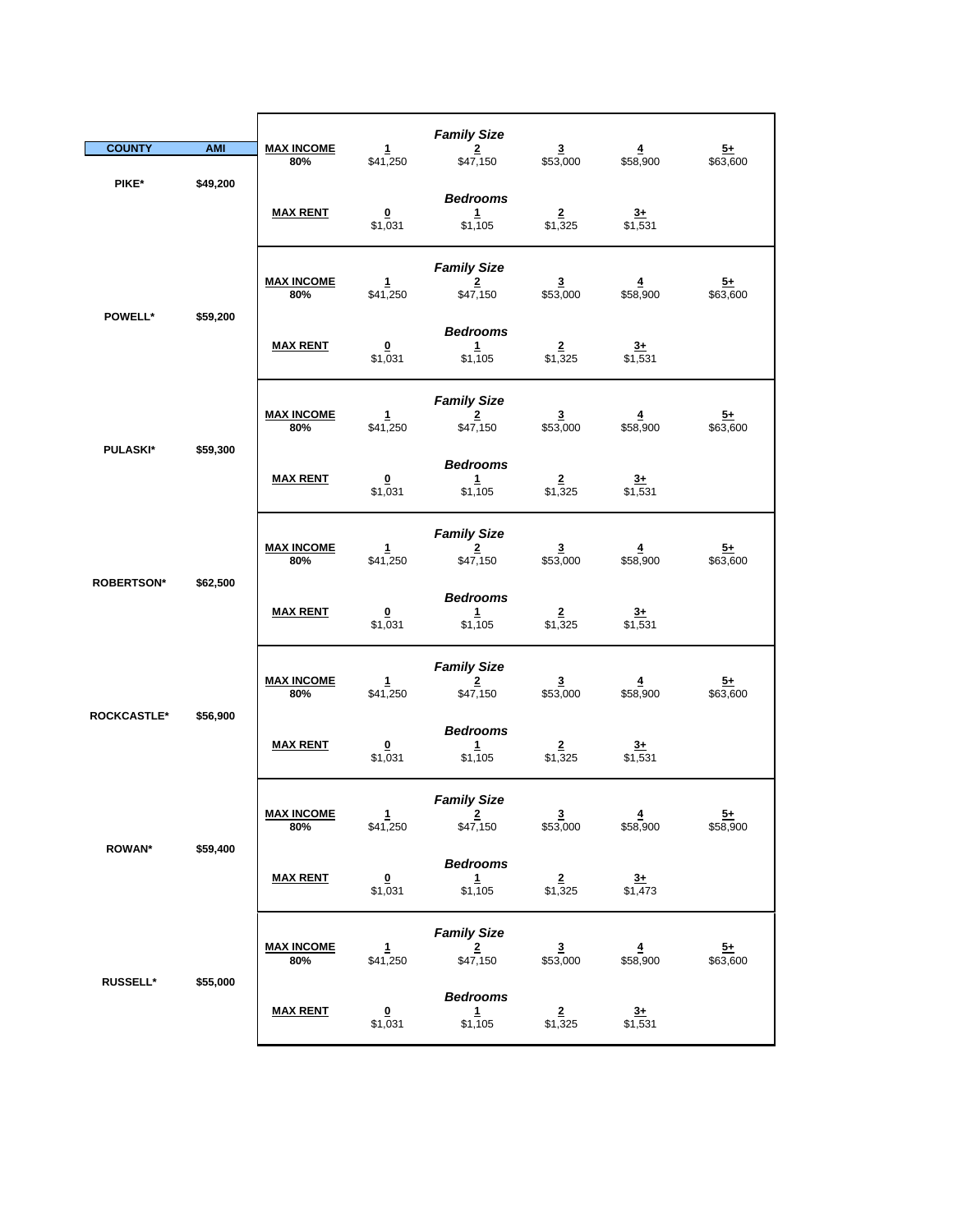| <b>COUNTY</b>                                  | <b>AMI</b>    | <b>MAX INCOME</b><br>80% | $\mathbf{1}$<br>\$48,900            | <b>Family Size</b><br>$\overline{2}$<br>\$55,900 | $\overline{\mathbf{3}}$<br>\$62,900 | $\overline{4}$<br>\$69,850          | $5+$<br>\$69,850            |
|------------------------------------------------|---------------|--------------------------|-------------------------------------|--------------------------------------------------|-------------------------------------|-------------------------------------|-----------------------------|
| <b>SCOTT</b>                                   | \$87,300      | <b>MAX RENT</b>          | $\Omega$<br>\$1,223                 | <b>Bedrooms</b><br>$\mathbf{1}$<br>\$1,310       | $\overline{2}$<br>\$1,573           | $\frac{3+}{1,746}$                  |                             |
|                                                | \$87,600      | <b>MAX INCOME</b><br>80% | $\mathbf{1}$<br>\$49,100            | <b>Family Size</b><br>$\overline{2}$<br>\$56,100 | $\overline{3}$<br>\$63,100          | $\overline{4}$<br>\$70,100          | $\overline{5+}$<br>\$75,700 |
|                                                | <b>SHELBY</b> | <b>MAX RENT</b>          | $\overline{\mathbf{0}}$<br>\$1,228  | <b>Bedrooms</b><br>$\mathbf{1}$<br>\$1,315       | $\frac{2}{1,578}$                   | $\frac{3+}{1,823}$                  |                             |
| SIMPSON*                                       | \$65,300      | <b>MAX INCOME</b><br>80% | $\mathbf{1}$<br>\$41,250            | <b>Family Size</b><br>$\overline{2}$<br>\$47,150 | $\overline{\mathbf{3}}$<br>\$53,000 | $\overline{\mathbf{4}}$<br>\$58,900 | $5+$<br>\$63,600            |
|                                                |               | <b>MAX RENT</b>          | $\overline{\mathbf{0}}$<br>\$1,031  | <b>Bedrooms</b><br>1<br>\$1,105                  | $\overline{2}$<br>\$1,325           | $\frac{3+}{2}$<br>\$1,531           |                             |
| <b>SPENCER</b>                                 | \$84,700      | <b>MAX INCOME</b><br>80% | $\mathbf{1}$<br>\$47,450            | <b>Family Size</b><br>$\overline{2}$<br>\$54,250 | $\frac{3}{1,000}$                   | $\frac{4}{1}$ \$67,800              | $\frac{5+}{573,200}$        |
|                                                |               | <b>MAX RENT</b>          | $\overline{\mathbf{0}}$<br>\$1,186  | <b>Bedrooms</b><br>$\mathbf{1}$<br>\$1,271       | $\overline{2}$<br>\$1,525           | $3+$<br>\$1,763                     |                             |
| TAYLOR*                                        | \$63,000      | <b>MAX INCOME</b><br>80% | $\mathbf{1}$<br>\$41,250            | <b>Family Size</b><br>$\overline{2}$<br>\$47,150 | $\overline{\mathbf{3}}$<br>\$53,000 | $\overline{4}$<br>\$58,900          | $\frac{5+}{5+}$<br>\$63,600 |
|                                                |               | <b>MAX RENT</b>          | $\underline{\mathbf{0}}$<br>\$1,031 | <b>Bedrooms</b><br>$\mathbf{1}$<br>\$1,105       | $\overline{2}$<br>\$1,325           | $\frac{3+}{1,531}$                  |                             |
| <b>TODD*</b>                                   | \$62,800      | <b>MAX INCOME</b><br>80% | $\mathbf{1}$<br>\$41,250            | <b>Family Size</b><br>$\overline{2}$<br>\$47,150 | $\frac{3}{153,000}$                 | $\frac{4}{158,900}$                 | $\frac{5+}{63,600}$         |
|                                                |               | <b>MAX RENT</b>          | $\pmb{0}$<br>\$1,031                | <b>Bedrooms</b><br>$\mathbf{1}$<br>\$1,105       | $\frac{2}{1,325}$                   | $\frac{3+}{1,531}$                  |                             |
| $\ensuremath{\mathsf{T}\mathsf{RIGG}^{\star}}$ | \$70,500      | <b>MAX INCOME</b><br>80% | $\frac{1}{1}$ \$41,250              | <b>Family Size</b><br>$\frac{2}{1547,150}$       | $\frac{3}{153,000}$                 | $\frac{4}{158,900}$                 | $\frac{5+}{63,600}$         |
|                                                |               | <b>MAX RENT</b>          | $\overline{\mathbf{0}}$<br>\$1,031  | <b>Bedrooms</b><br>$\frac{1}{1,105}$             | $\overline{2}$<br>\$1,325           | $\frac{3+}{1,531}$                  |                             |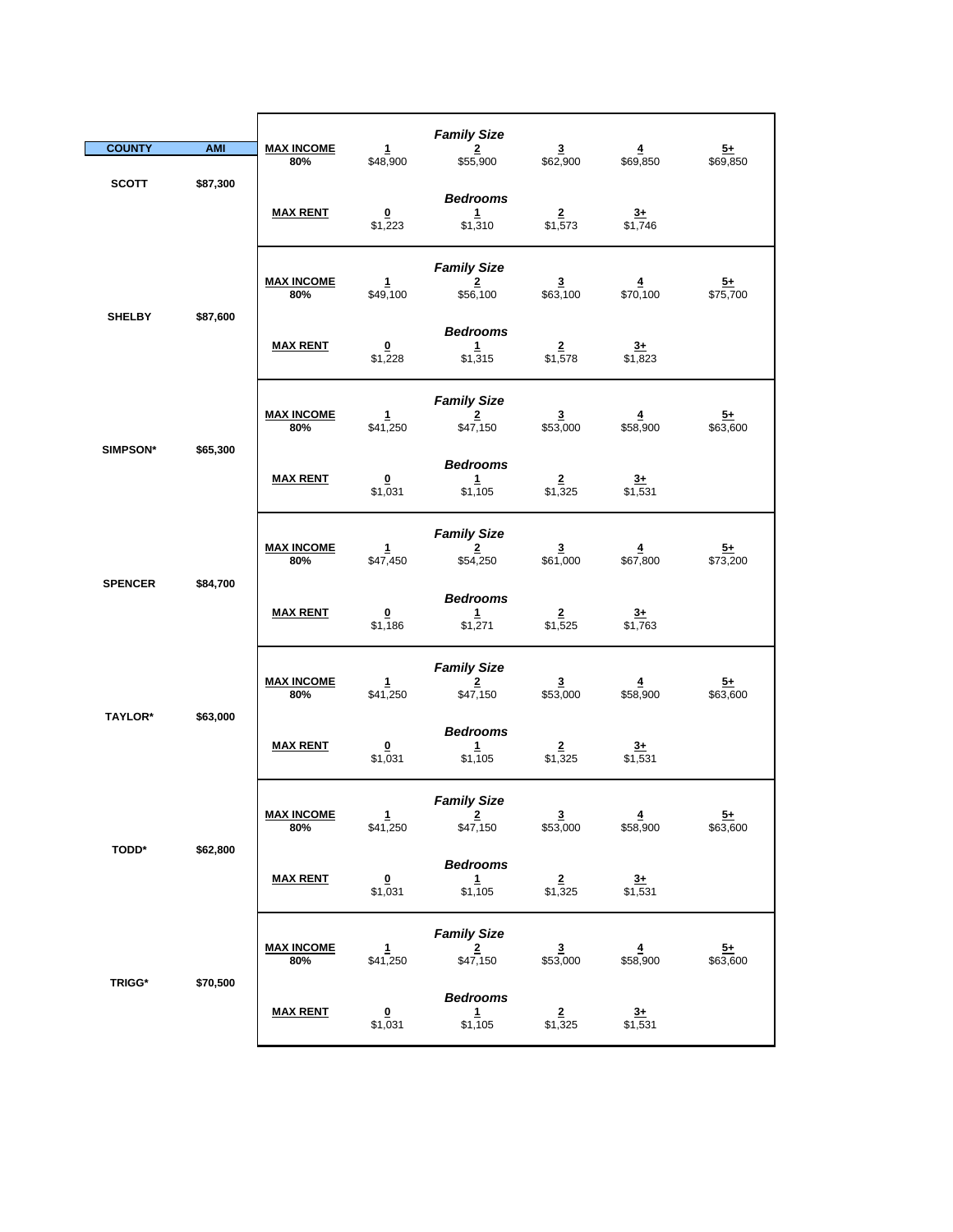| <b>COUNTY</b>     | <b>AMI</b> | <b>MAX INCOME</b>        | $\mathbf{1}$                       | <b>Family Size</b><br>$\overline{2}$                      | $\overline{\mathbf{3}}$             | $\overline{\mathbf{4}}$             | $5+$                        |
|-------------------|------------|--------------------------|------------------------------------|-----------------------------------------------------------|-------------------------------------|-------------------------------------|-----------------------------|
| <b>TRIMBLE</b>    | \$67,600   | 80%                      | \$41,250                           | \$47,150                                                  | \$53,000                            | \$58,900                            | \$63,600                    |
|                   |            | <b>MAX RENT</b>          | $\overline{\mathbf{0}}$<br>\$1,031 | <b>Bedrooms</b><br>$\mathbf{1}$<br>\$1,105                | $\overline{2}$<br>\$1,325           | $3+$<br>$\sqrt{$1,531}$             |                             |
| UNION*            |            | <b>MAX INCOME</b><br>80% | 1<br>\$41,250                      | <b>Family Size</b><br>$\overline{2}$<br>\$47,150          | $\overline{\mathbf{3}}$<br>\$53,000 | 4<br>\$58,900                       | $\frac{5+}{2}$<br>\$63,600  |
|                   | \$61,500   | <b>MAX RENT</b>          | $\overline{\mathbf{0}}$<br>\$1,031 | <b>Bedrooms</b><br>$\mathbf{1}$<br>\$1,105                | $\frac{2}{1,325}$                   | $\frac{3+}{1,531}$                  |                             |
|                   |            | <b>MAX INCOME</b><br>80% | 1<br>\$42,100                      | <b>Family Size</b><br>$\overline{2}$<br>\$48,100          | $\overline{\mathbf{3}}$<br>\$54,100 | $\overline{4}$<br>\$60,100          | $5+$<br>\$64,900            |
| <b>WARREN*</b>    | \$75,100   | <b>MAX RENT</b>          | $\overline{\mathbf{0}}$<br>\$1,053 | <b>Bedrooms</b><br>$\mathbf{1}$<br>\$1,128                | $\overline{\mathbf{2}}$<br>\$1,353  | $3+$<br>\$1,563                     |                             |
|                   |            | <b>MAX INCOME</b><br>80% | $\frac{1}{1}$ \$41,250             | <b>Family Size</b><br>$\overline{\mathbf{2}}$<br>\$47,150 | $\frac{3}{153,000}$                 | $\frac{4}{158,900}$                 | $\frac{5+}{63,600}$         |
| <b>WASHINGTON</b> | \$71,900   | <b>MAX RENT</b>          | $\overline{\mathbf{0}}$<br>\$1,031 | <b>Bedrooms</b><br>$\mathbf{1}$<br>\$1,105                | $\overline{2}$<br>\$1,325           | $\frac{3+}{2}$<br>\$1,531           |                             |
| <b>WAYNE*</b>     | \$54,300   | <b>MAX INCOME</b><br>80% | $\mathbf{1}$<br>\$41,250           | <b>Family Size</b><br>$\overline{2}$<br>\$47,150          | $\overline{\mathbf{3}}$<br>\$53,000 | $\overline{\mathbf{4}}$<br>\$58,900 | $\frac{5+}{2}$<br>\$63,600  |
|                   |            | <b>MAX RENT</b>          | $\overline{\mathbf{0}}$<br>\$1,031 | <b>Bedrooms</b><br>1<br>\$1,105                           | $\overline{2}$<br>\$1,325           | $3+$<br>\$1,531                     |                             |
|                   |            | <u>MAX INCOME</u><br>80% | 1<br>\$41,250                      | <b>Family Size</b><br>$\overline{2}$<br>\$47,150          | $\overline{3}$<br>\$53,000          | $\overline{4}$<br>\$58,900          | $\overline{5+}$<br>\$63,600 |
| <b>WEBSTER*</b>   | \$63,400   | <b>MAX RENT</b>          | $\overline{\mathbf{0}}$<br>\$1,031 | <b>Bedrooms</b><br>$\mathbf{1}$<br>\$1,105                | $\frac{2}{1,325}$                   | $\frac{3+}{1,531}$                  |                             |
|                   |            | <b>MAX INCOME</b><br>80% | 1<br>\$41,250                      | <b>Family Size</b><br>$\overline{2}$<br>\$47,150          | $\frac{3}{153,000}$                 | $\frac{4}{158,900}$                 | $\frac{5+}{63,600}$         |
| WHITLEY*          | \$55,100   | <b>MAX RENT</b>          | $\overline{\mathbf{0}}$<br>\$1,031 | <b>Bedrooms</b><br>$\frac{1}{1,105}$                      | $\frac{2}{1,325}$                   | $3+$<br>\$1,531                     |                             |